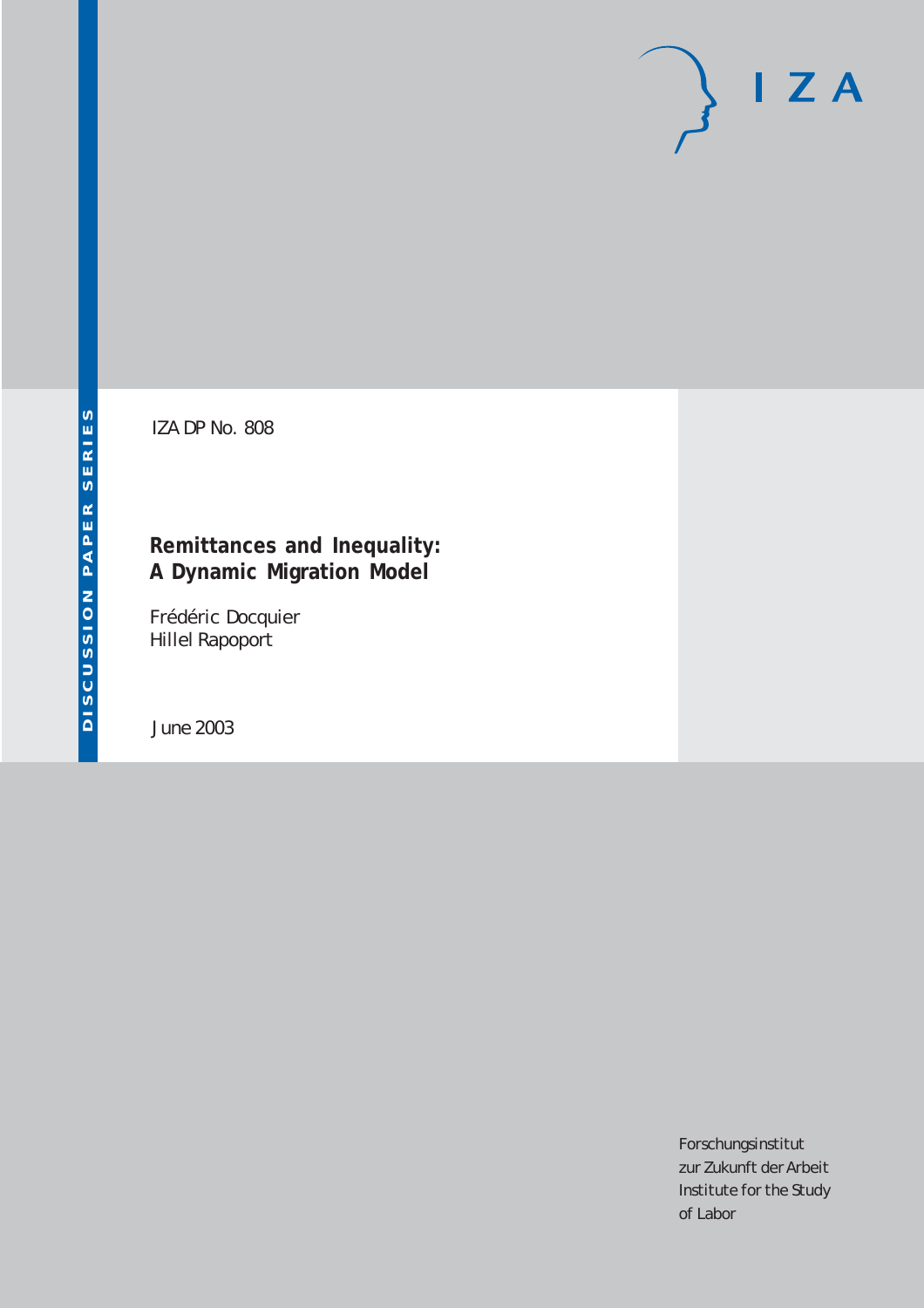# **Remittances and Inequality: A Dynamic Migration Model**

## **Frédéric Docquier**

*CADRE, University of Lille 2 and IZA Bonn* 

## **Hillel Rapoport**

*CREDPR, Stanford University, CADRE and Bar-Ilan University* 

### Discussion Paper No. 808 June 2003

IZA

P.O. Box 7240 D-53072 Bonn Germany

Tel.: +49-228-3894-0 Fax: +49-228-3894-210 Email: [iza@iza.org](mailto:iza@iza.org)

This Discussion Paper is issued within the framework of IZA's research area *Mobility and Flexibility of Labor.* Any opinions expressed here are those of the author(s) and not those of the institute. Research disseminated by IZA may include views on policy, but the institute itself takes no institutional policy positions.

The Institute for the Study of Labor (IZA) in Bonn is a local and virtual international research center and a place of communication between science, politics and business. IZA is an independent, nonprofit limited liability company (Gesellschaft mit beschränkter Haftung) supported by Deutsche Post World Net. The center is associated with the University of Bonn and offers a stimulating research environment through its research networks, research support, and visitors and doctoral programs. IZA engages in (i) original and internationally competitive research in all fields of labor economics, (ii) development of policy concepts, and (iii) dissemination of research results and concepts to the interested public. The current research program deals with (1) mobility and flexibility of labor, (2) internationalization of labor markets, (3) welfare state and labor market, (4) labor markets in transition countries, (5) the future of labor, (6) evaluation of labor market policies and projects and (7) general labor economics.

IZA Discussion Papers often represent preliminary work and are circulated to encourage discussion. Citation of such a paper should account for its provisional character. A revised version may be available on the IZA website ([www.iza.org](http://www.iza.org/)) or directly from the author.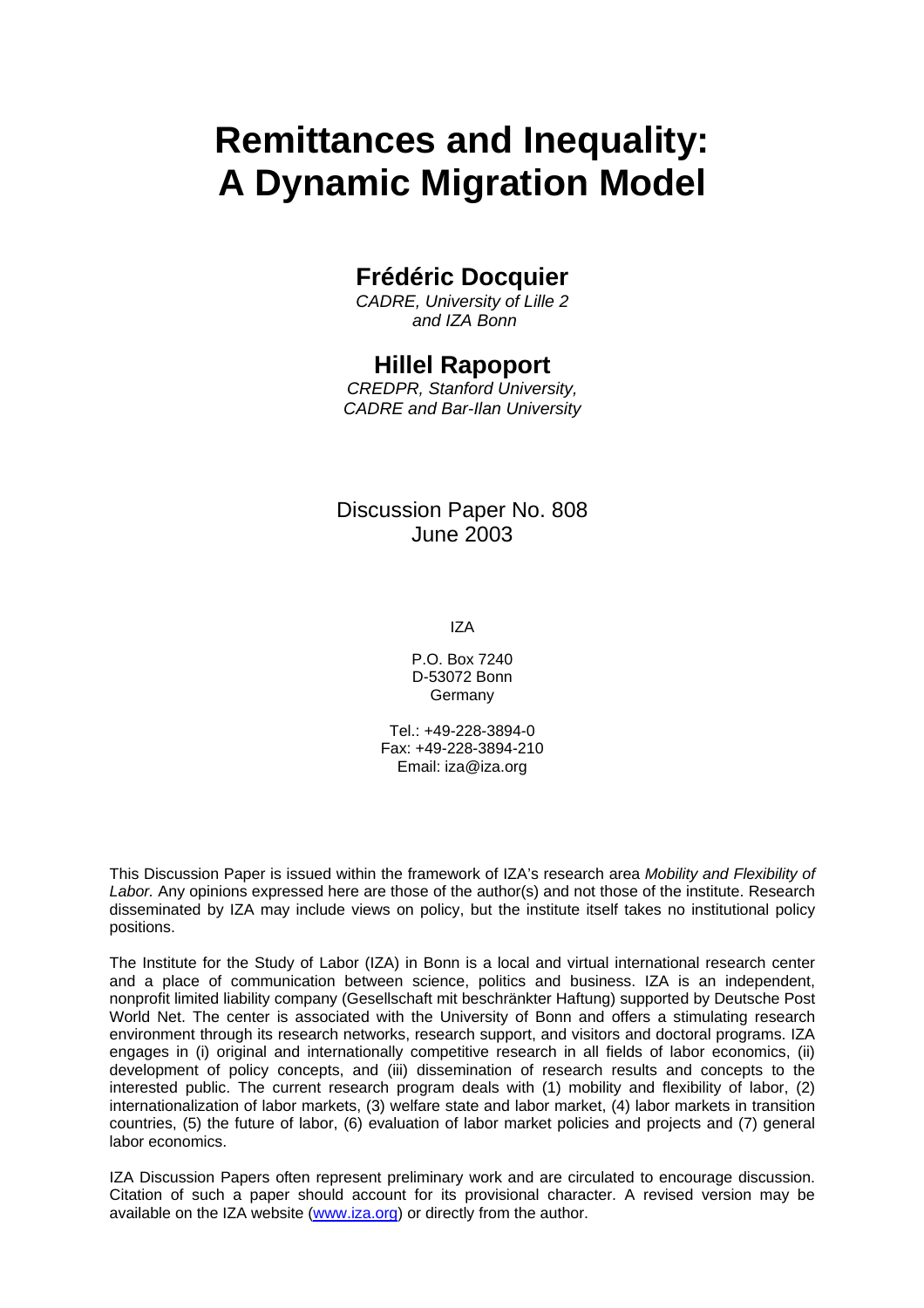IZA Discussion Paper No. 808 June 2003

# **ABSTRACT**

# **Remittances and Inequality: A Dynamic Migration Model**

We develop a model of the interdependencies between migration, remittances and inequality, and investigate how migration and subsequent remittances affect inter-household inequality in the origin communities. An important feature of our model is that we take into account the impact of migration on the local (rural) labor market. Migration is shown to decrease wealth inequality but may generate higher income inequality. Moreover, the short-run and long-run impacts of migration on income inequality may also be of opposite signs, suggesting that the dynamic relationship between migration and inequality may well be characterized by an inverse U-shaped pattern. This is consistent with the findings of the empirical literature on remittances and inequality, but offers a different interpretation, with no need to endogenize migration costs through the role of migrant networks.

JEL Classification: O11, O15, J61, D31

Keywords: migration, remittances, inequality

Corresponding author:

Frédéric Docquier CADRE University of Lille 2 1 Place Déliot 59084 Lille France Email: [f.docquier@skynet.be](mailto:f.docquier@skynet.be)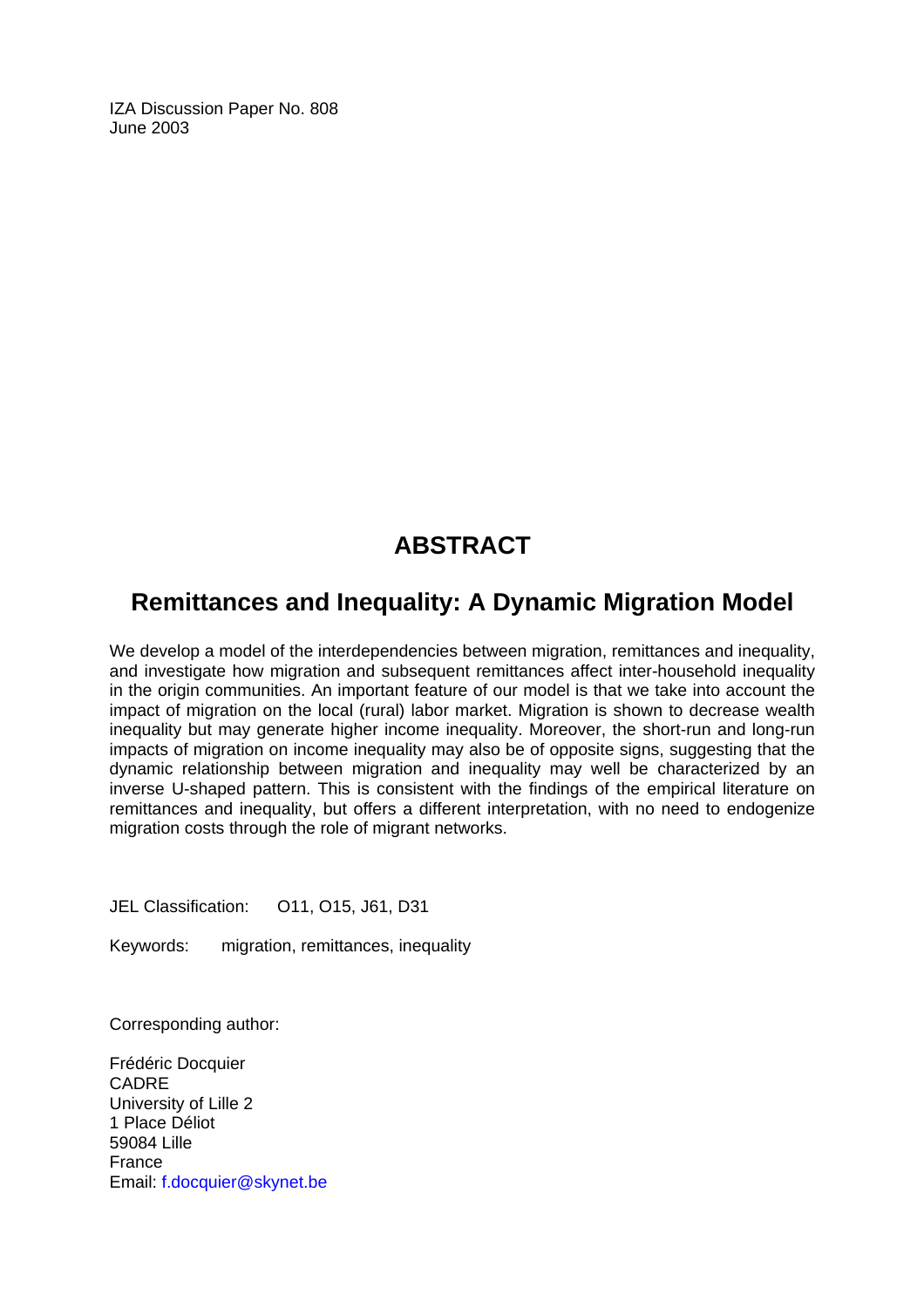#### 1 Introduction

The economic analysis of migrants' remittances has traditionally been divided into two parts.<sup>1</sup> At a micro level, an impressive body of work endeavors to understand remittance behavior and motivations to remit. Remittances are now well recognized as part of an informal familial arrangement that goes well beyond altruism, with benefits in the realms of mutual insurance, consumption smoothing, and alleviation of liquidity constraints.<sup>2</sup> At a macro level, the short-run effects of remittances have been analyzed mainly within the framework of tradetheoretic models (e.g., Djajic, 1986, McCormick and Wahba, 2000); at the same time, a series of recent studies have demonstrated the growth potential of migration in a context of capital market imperfections, with remittances and savings accumulated abroad allowing households at the middle-to-bottom end of the wealth distribution to accumulate productive assets (e.g., Lucas, 1987, Rozelle et al., 1999) and access to self-employment and entrepreneurship.3 Another strand of the literature has been concerned with the impact of international migration on income inequality at origin. For example, Adams (1989) found that international migration tends to worsen economic inequality in rural Egypt, while the same author found a neutral effect in rural Pakistan (Adams, 1992). In the case of rural Mexico, Taylor and Wyatt (1996) showed that remittances are distributed almost evenly across income groups, hence inducing a direct equalizing effect in terms of economic inequality. In addition, they also showed

 $1$  For a survey on the economics of migrants' remittances, see Rapoport and Docquier (2003).

<sup>&</sup>lt;sup>2</sup>In particular, the 'investment hypothesis', according to which remittances must be seen as repayments of familial loans aimed at financing investments in education and/or migration, has recently received strong empirical support (Lucas and Stark, 1985, Poirine, 1997, Cox et al., 1998, Ilahi and Jafarey, 1999).

<sup>3</sup>For recent case-studies on return migration and access to entrepreneurship, see Ilahi (1999) on Pakistan, McCormick and Wahba (2001) on Egypt, Woodruff and Zenteno (2001) on Mexico, Mesnard and Ravallion (2001) on Tunisia, or Dustmann and Kirchkamp (2002) on Turkey.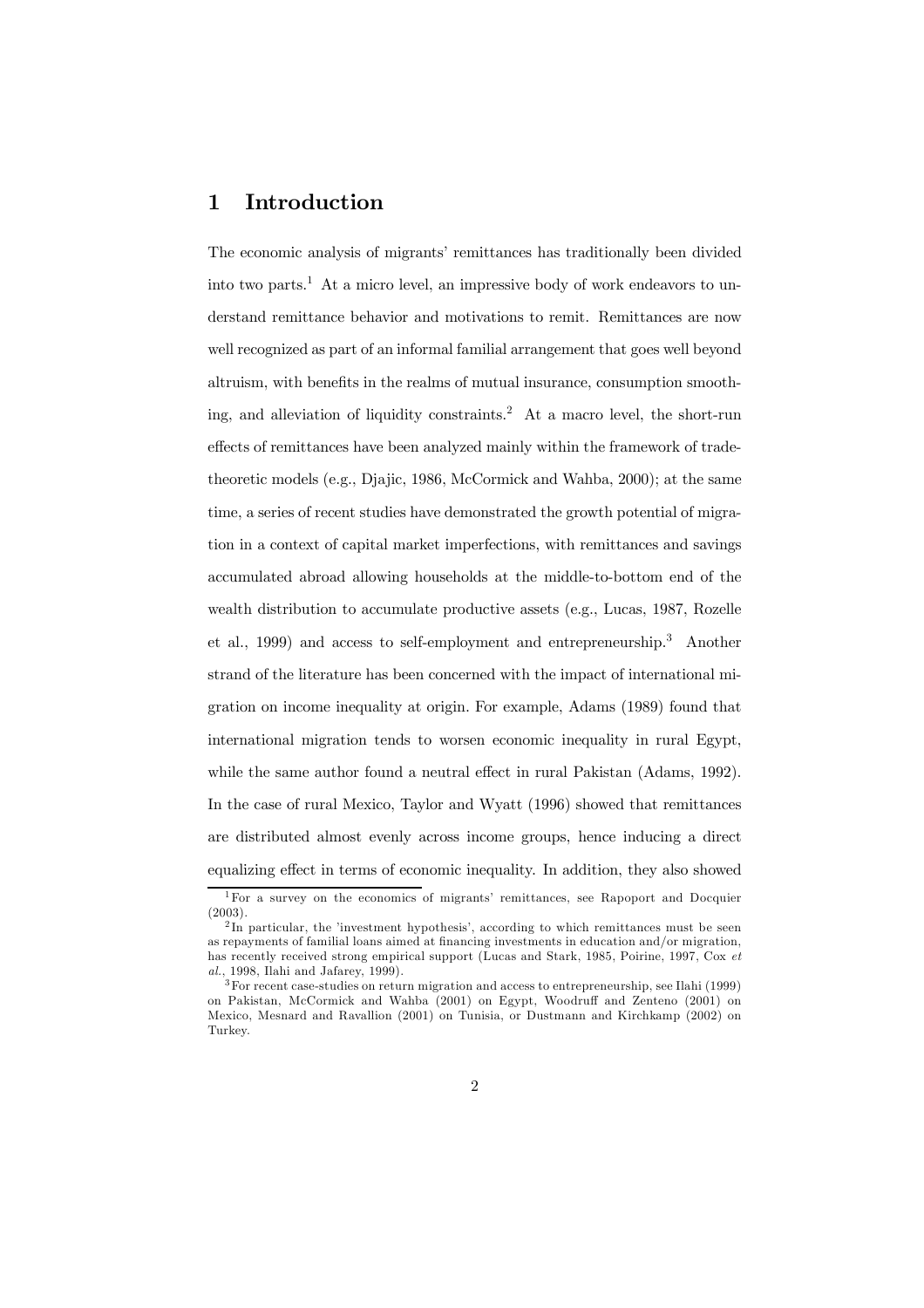that remittances have the highest shadow value for households at the middleto-low-end of the income distribution; for such households indeed, remittances allow for accessing to productive assets (land) and/or complementary inputs; a second equalizing effect is thereby obtained. This suggests that the impact of remittances on rural development depends not only on the initial distribution of wealth in the origin community, but also on a host of factors a¤ecting their shadow value (e.g., degree of liquidity of land rights, costs of complementary inputs, availability of local labor, etc.). In their study of remittances to a small coastal city of Nicaragua, Barham and Boucher (1998) also find that remittances apparently decrease income inequality. However, using different no-migration counterfactuals to control for self-selection into migration and local labor-force participation, they show that in reality remittances increase income inequality; this is explained by the fact that the potential home earnings of erstwhile migrants have a more equalizing effect on income distribution than remittances.

The impact of remittances in terms of economic inequality, however, needs not be monotonic. Stark, Taylor and Yitzhaki (1986 and 1988) emphasized that remittances tend to reduce economic inequality at origin, but suggested that the dynamics of migration and remittances may be represented by an inverse U-shaped relationship: in the presence of liquidity constraints and initially high migration costs, high-income groups only can access higher income opportunities abroad and, consequently, remittances tend to increase inter-household inequality; as the number of migrants increases, migration costs tend to decrease thanks to the role of migrants' networks, thus making migration affordable to low-income households so that ultimately economic inequality at origin decreases. Their analysis was based on the decomposition of a Gini index of household income per income sources, taking account of the correlations be-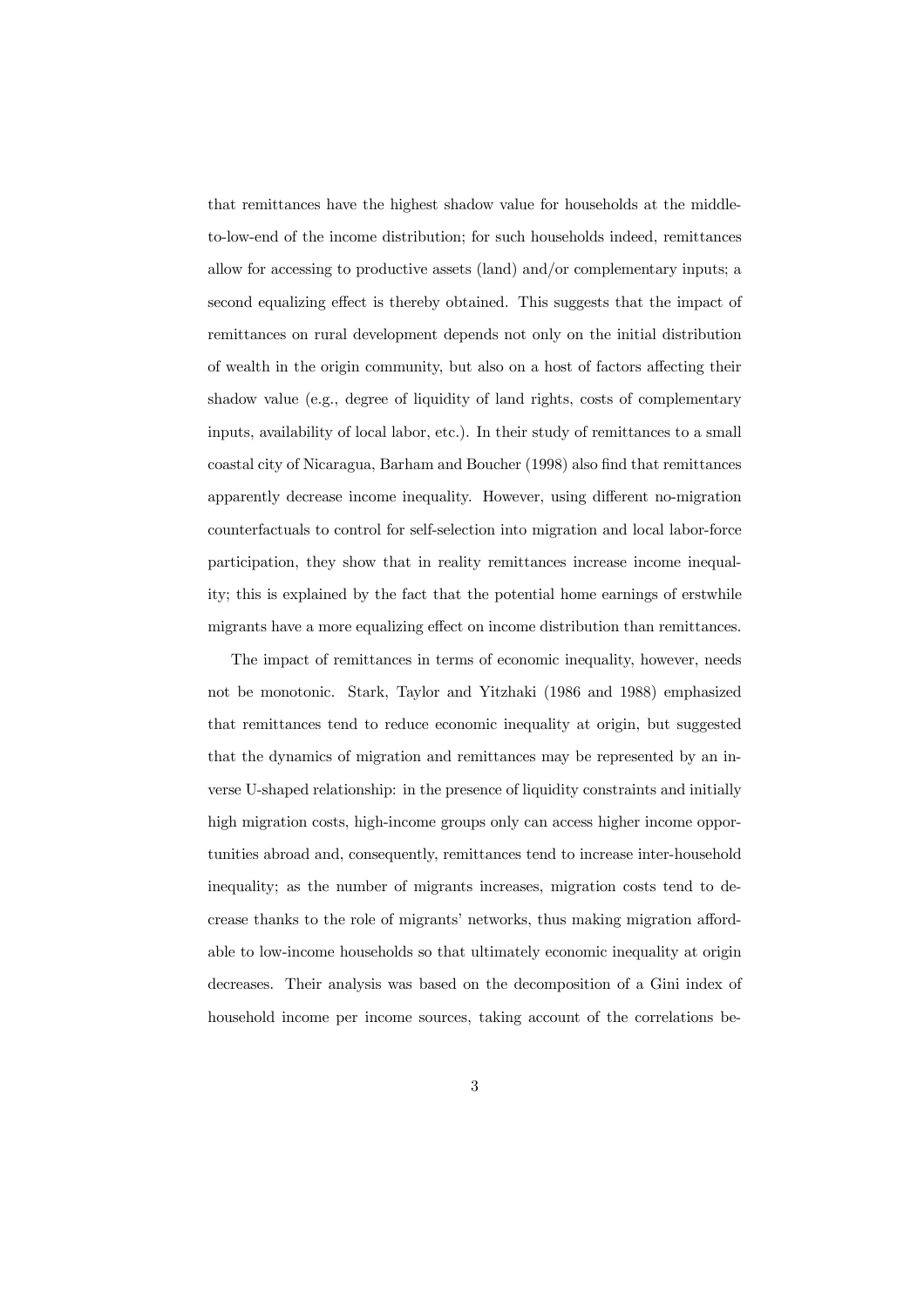tween different income components. The method was applied to household data from two Mexican villages, one with a relatively recent Mexico-to-US migration experience, and one with a longer migration history. The distributional impact of remittances was shown to depend on the village's migration history, which implicitly captures the magnitude of migration costs.4 They showed that income dispersion was decreased in both villages once migrants' remittances were taken into account, but more so in the village characterized by a longer migration tradition. With a similar approach applied to Yugoslavia, Milanovic (1987) also tested for the possibility of such a "trickle-down" effect. Using inter-temporal data from the 1973, 1978 and 1983 Yugoslavian household surveys, Milanovic found no empirical support for this hypothesis. Indeed, his results were that remittances tend to raise income inequality, although their effects differ over the periods and social categories considered (it was mainly for agricultural households that such an inequality-enhancing effect over time was found). Finally, Taylor's (1992) longitudinal study of a Mexican village shows that remittances may well have an inequality-enhancing effect in the short-run and yet contribute to decrease income inequality in the long-run in allowing poor rural households to transform remittance income into productive assets.

On the whole, cross-sectional as well as panel data studies of remittances and inequality do not offer a decisive conclusion as to whether international migration increases or decreases economic inequality at origin. This may be attributed to the diversity of the environments studied in terms of initial inequality, as well as to differences in the empirical methodologies implemented: static v. dynamic

<sup>4</sup> Treating migration costs as exogenous may be adapted to situations where migration costs mainly include transportation and border crossing expenditures, but is clearly unsatisfactory when information costs (e.g., search process for a destination, and a job at destination) are substantial; in this case, it is well known that migration costs tend to decrease as the size of the relevant network at destination increases. Such network effects have first been recognized in the sociological literature (e.g, Massey et al., 1994) and, more recently, in the economic literature (Carrington et al., 1996, Munshi, 2003).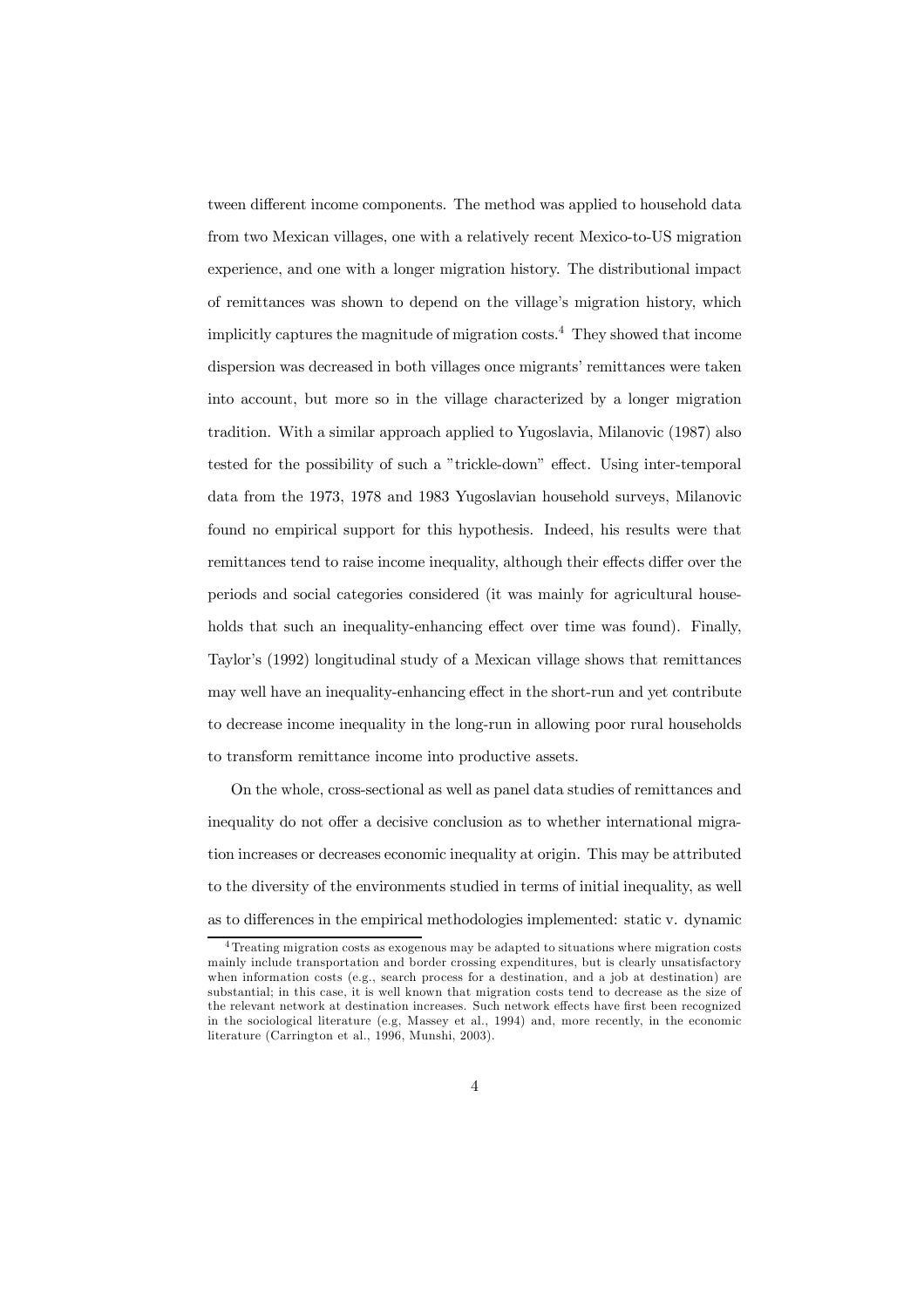studies with or without endogenous migration costs, and whether remittances must be treated as a substitute for domestic earnings, in which case the effect of migration on domestic income sources must also be taken into account. In this paper we propose a dynamic framework that goes part of the way towards reconciling the conflicting results of the empirical literature. We first qualify different regimes of low, middle and high initial inequality which condition the dynamics of migration and inequality in the migrants' origin communities. A notable feature of the model is that we take into account the impact of migration on local (rural) wages, and investigate whether domestic wages responses reinforce or offset the inequality-effect of remittances per se. Finally, while we treat migration costs as exogenous, we also explore the effect of decreasing migration costs, possibly through migration network effects. Recall that the main implication of the network hypothesis is that the impact of remittances on economic inequality is likely to vary over time since migration may be viewed as a diffusion process with decreasing information costs. We complement this view in showing that the same results may be obtained in a dynamic framework with exogenous (i.e., constant) migration costs.

The remainder of this paper is organized as follows. In Section 2 we build a model with two classes of agents characterized by different wealth (e.g., land) endowments; this determines the household members' labor productivity, laborsupply or demand on the local labor market, and migration decisions. As to the dynamics of the model, we make the classical assumption that familial wealth is an asset accumulated over time and transmitted to future generations. In the rural regions, this asset generally takes the form of a plot of land, the quality and quantity of which determines the family's income potential and migration incentives. Obviously, migration incentives would seem to be stronger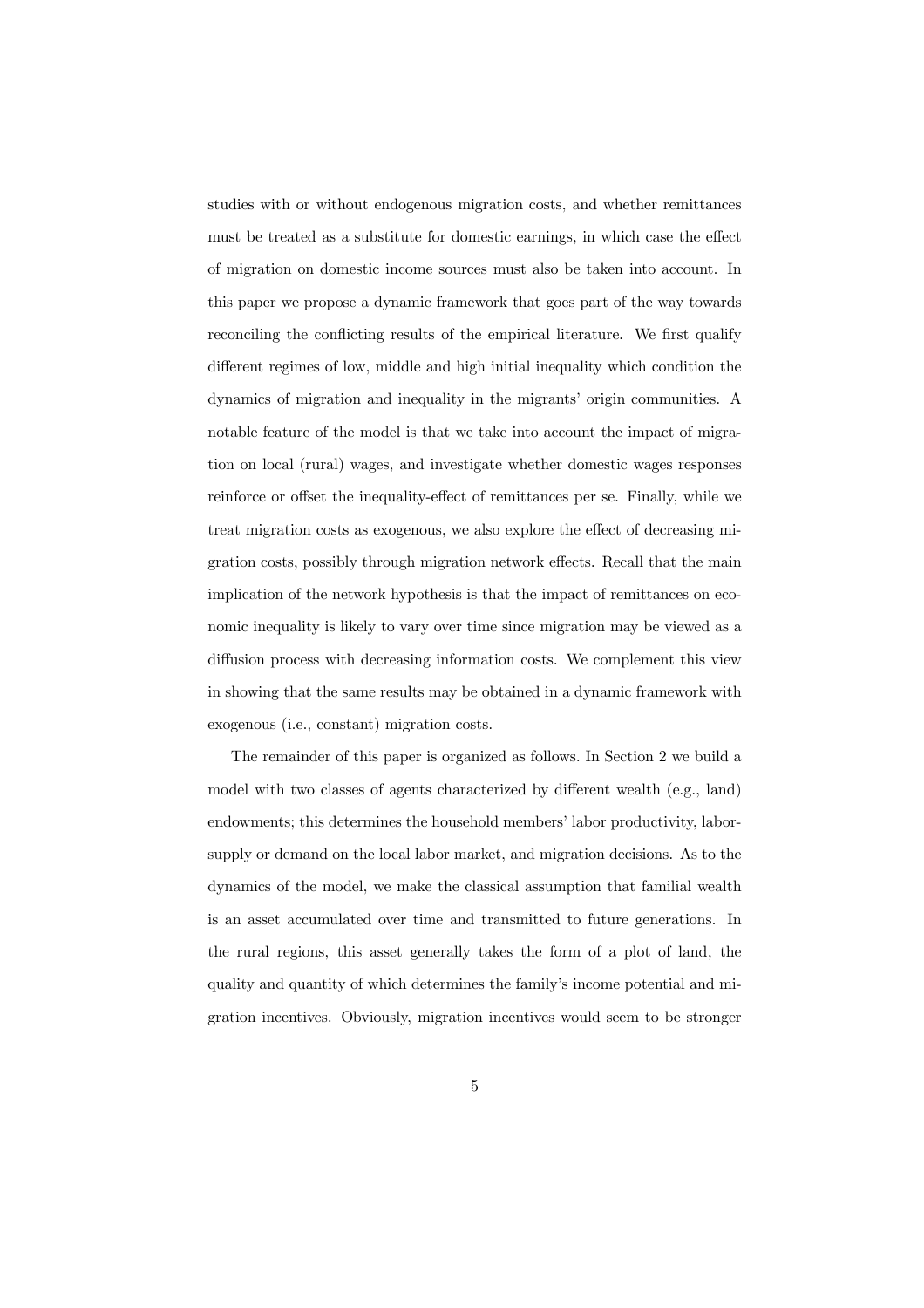for poor households (since the productivity of their members in familial activities is lower), but richer households are less constrained; as a result, the exact composition of migration flows in terms of social origin is a priori unclear.<sup>5</sup> In Sections 3 and 4, we characterize three regimes of low, medium and highinequality and investigate how migration and subsequent remittances affect the level of inter-household inequality. We show that migration always decreases the wealth inequality ratio (at least if poor households have a minimal access to migration) but may either increase or decrease income inequality, depending on the initial distribution of wealth. Moreover, short-run and long-run effects on the income distribution may be of opposite signs, meaning that the dynamics of intergenerational wealth accumulation may well generate an inverse U-shaped relationship between migration and income inequality. This is similar - but differently motivated - to the migration networks hypothesis, and suggests that the presence of such network effects must be tested for directly rather than inferred from the observation of lower inequality levels within communities with a longer migration tradition.

#### 2 The model

Consider a rural economy with two classes of households characterized by different wealth endowments and, consequently, different intrinsic levels of productivity in the familial activity. Low-productivity households and high-productivity households are denoted by LP and HP, respectively. These households consist of a given number of one-period-lived agents making their living from agriculture. Without loss of generality, the size of each household is normalized to unity.

<sup>&</sup>lt;sup>5</sup>Migrations decisions may also be affected by the level of information on foreign opportunities, which may be related to skills and income, or by incentive compatibility constraints (e.g., wealthy households have a stronger enforcement power to secure remittance through inheritance - see for example Hoddinott, 1994, or de la Briere et al., 2002). Although important, these aspects are not dealt with in this paper.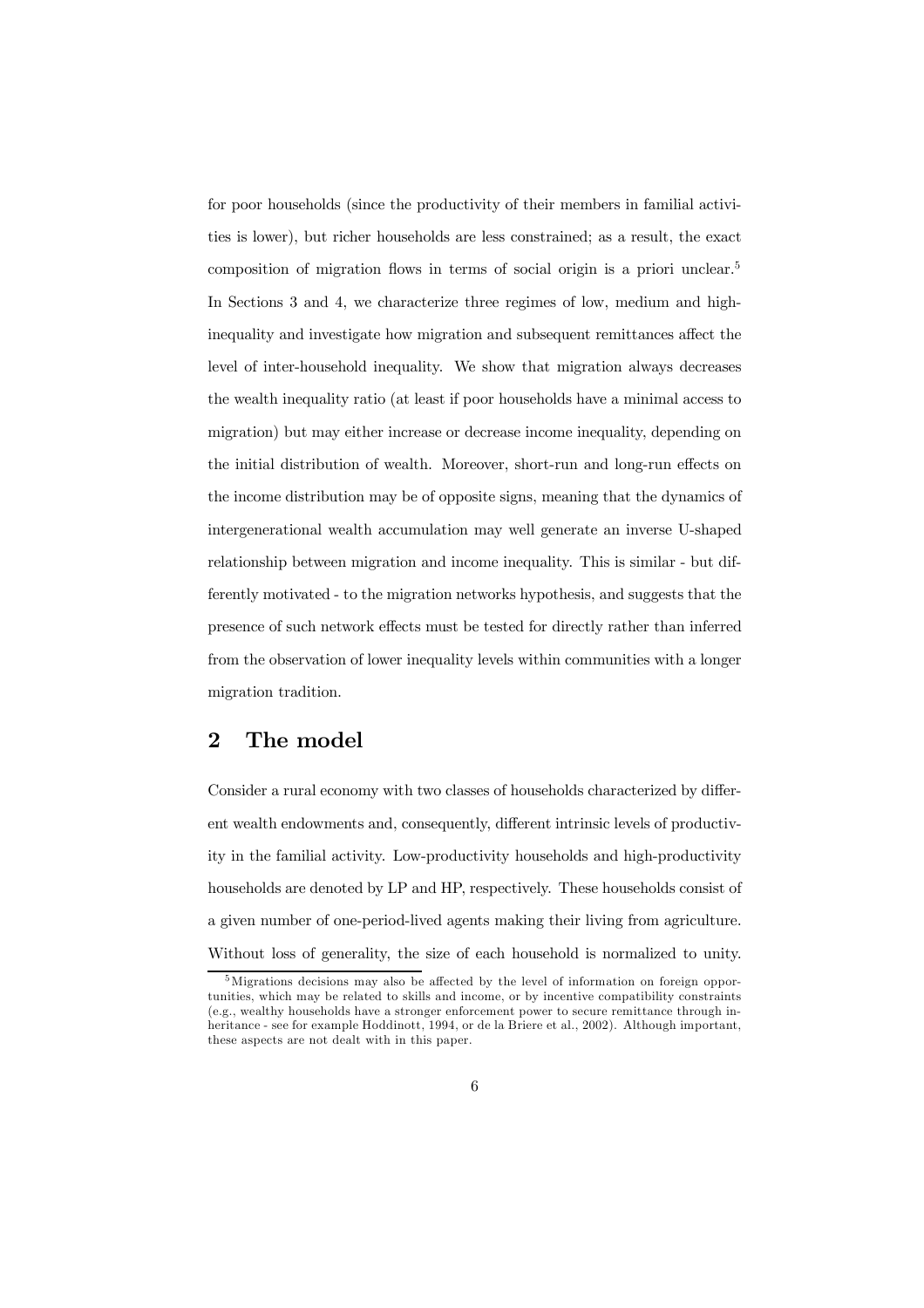The proportion of LP households is time-invariant and denoted by  $\rho$ . Total familial output in agriculture depends on two elements:

- the quantity and quality of familial land: these characteristics are captured by a technological parameter  $\alpha$  equal to  $\overline{\alpha}$  for HP households and  $\underline{\alpha}$  for LP households, with  $\overline{\alpha} > \underline{\alpha} > 1$ ;
- the proportion of households members employed in the domestic activity. In a closed economy, there is no external migration but we assume that a fraction  $n \in [0, 1]$  of LP households may be employed in HP farms.

We assume a quadratic production function for each family.<sup>6</sup> We write:

$$
\underline{q}_t = \underline{\alpha}(1 - n_t) - \frac{(1 - n_t)^2}{2} \tag{1a}
$$

$$
\overline{q}_t = \overline{\alpha}(1 + \rho n_t) - \frac{(1 + \rho n_t)^2}{2} \tag{1b}
$$

where the negative term captures the decreasing marginal productivity of labor. For mathematical convenience, we assume that the scale parameter  $\alpha$  only affects the linear term.

LP households determine their labor supply  $(n_t^s)$  on the local (rural) labor market by maximizing total income,  $\underline{y}_t = \underline{q}_t + n_t w_t$ , where  $w_t$  measures the equilibrium wage rate on the local labor market at time  $t$ . This gives

$$
n_t^s = \frac{0 \text{ if } w_t \le \underline{\alpha} - 1}{1 + w - \underline{\alpha} \text{ if } \underline{\alpha} - 1 < w_t < \underline{\alpha}} \tag{2}
$$
\n
$$
1 \text{ if } w_t \ge \underline{\alpha}
$$

HP households select their labor demand  $(n_t^d)$  on the local labor market by maximizing their profit,  $\overline{y}_t = \overline{q}_t - \rho n_t w_t$ . This gives

$$
n_t^d = \frac{0 \text{ if } w_t \ge \overline{\alpha} - 1}{\frac{\overline{\alpha} - w_t - 1}{\rho} \text{ if } \overline{\alpha} - (1 + \rho) < w_t < \overline{\alpha} - 1 \tag{3}
$$
\n
$$
1 \text{ if } w_t \le \overline{\alpha} - (1 + \rho)
$$

<sup>6</sup>With a quadratic function, the marginal productivity of labor is bounded from above. This avoids unrealistic solutions where a very small proportion of household members stays in the familial farm with a very high marginal productivity.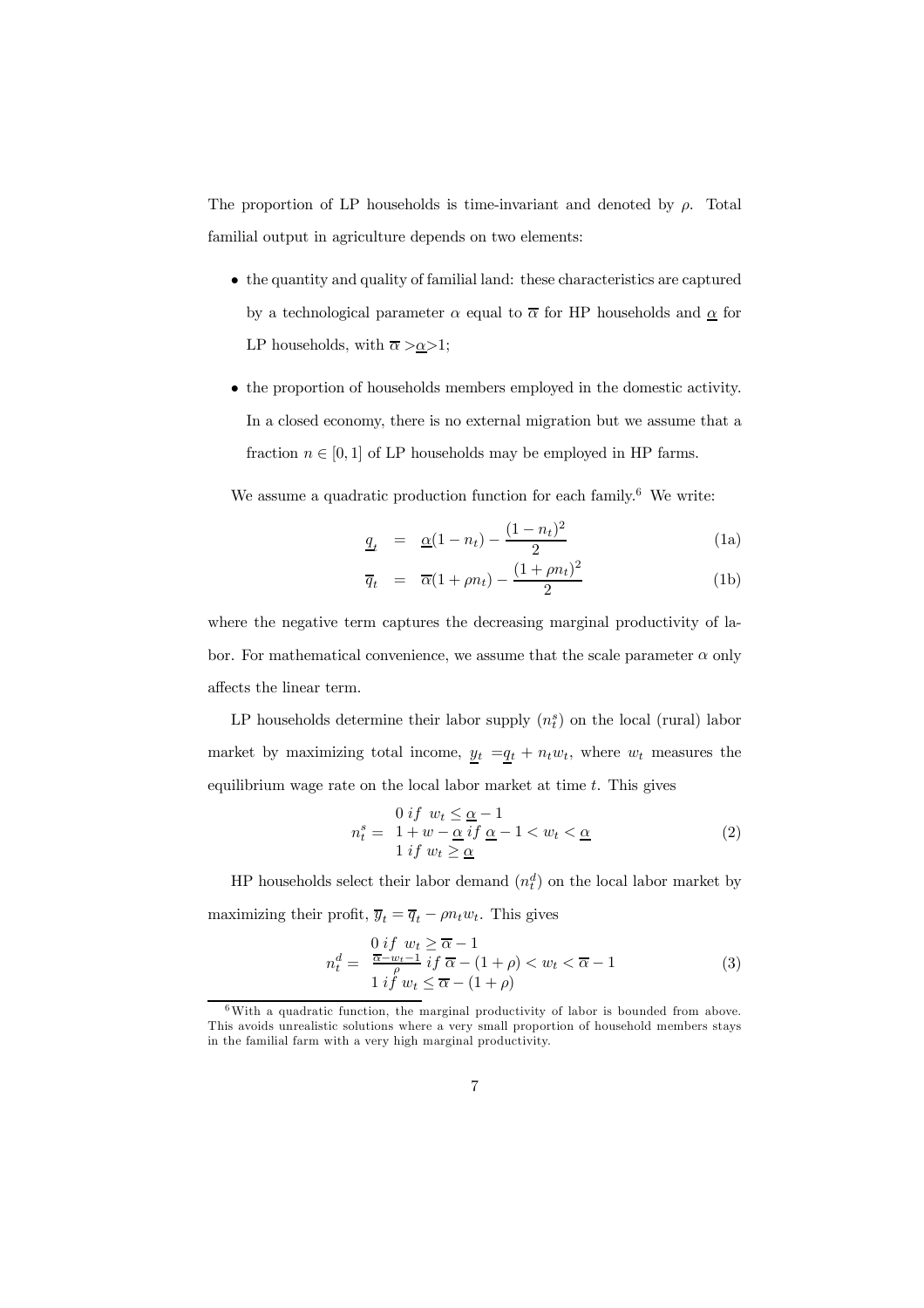Two types of solution may be obtained (see fig. 1):

- if  $\overline{\alpha} (1 + \rho) \geq \underline{\alpha}$  (the minimal marginal labor productivity in HP farms exceeds the maximal labor productivity in LP farms), all LP members are employed by HP households and receive a time invariant wage  $\alpha$  (see the left diagram on Fig. 1);
- if  $\overline{\alpha} (1 + \rho) < \underline{\alpha}$ , the proportion of LP households employed in HP farms is positive but lower than one (see the central diagram on Fig. 1). Equalizing the labor demand and supply gives:

$$
w_t = \frac{\overline{\alpha} + \rho \underline{\alpha}}{1 + \rho} - 1 < \underline{\alpha}
$$
\n
$$
n_t = \frac{\overline{\alpha} - \underline{\alpha}}{1 + \rho} < 1
$$

• Note that a solution with  $n = 0$  (or with negative labor flows) is ruled out by assumption since it would require  $\overline{\alpha}<\underline{\alpha}$  (see the right diagram on Fig. 1).



**Fig. 1. The closed economy labor market equilibrium**

Since we are primarily interested in the characterization of inter-household inequality and not in the intra-household distribution of income, we assume that income is equally shared between the members of a given family. The utility function of each household depends on the consumption per member and on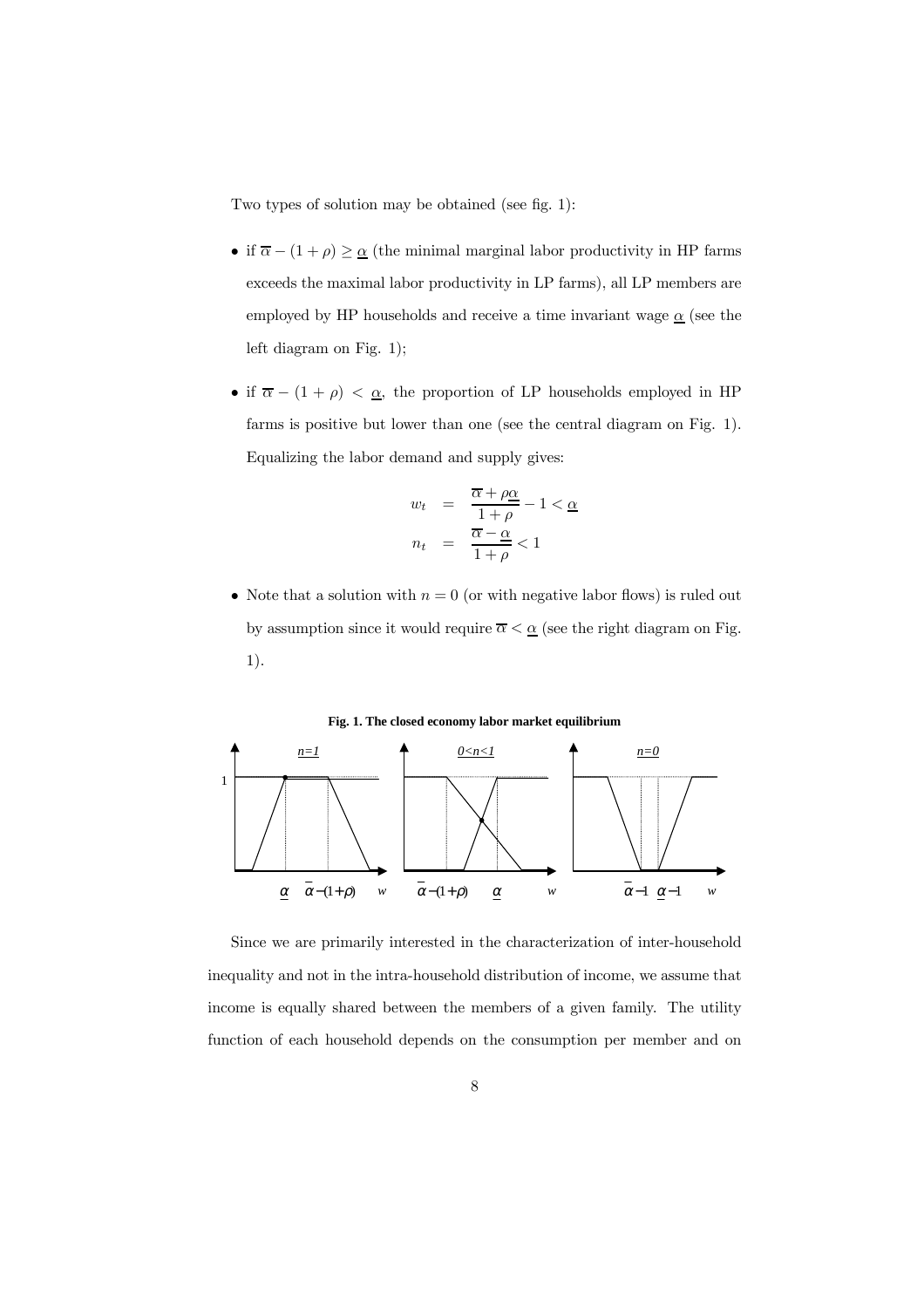the assets bequeathed to the next generation. Assuming a Cobb-Douglas utility function:

$$
\underline{u}_t = (\underline{x}_t - x_m)^{1-\sigma} \, \underline{b}_{t+1}^{\sigma} \tag{4a}
$$

$$
\overline{u}_t = (\overline{x}_t - x_m)^{1-\sigma} \overline{b}_{t+1}^{\sigma}
$$
 (4b)

where  $\underline{x}_t$  and  $\overline{x}_t$  represent the consumption per member in LP and HP households,  $x_m \geq 0$  denotes a given minimum of subsistence for each agent,  $\underline{b}_{t+1}$  and  $\overline{b}_{t+1}$  measure the amounts bequeathed to generation  $t + 1$ , and  $\sigma \in [0, 1]$  is a parameter of intergenerational altruism.

Utility is maximized subject to the closed economy budget constraint:

$$
\underline{x}_t + \underline{b}_{t+1} = \underline{y}_t + \underline{b}_t \tag{5a}
$$

$$
\overline{x}_t + \overline{b}_{t+1} = \overline{y}_t + \overline{b}_t \tag{5b}
$$

This gives:

$$
\underline{x}_t = (1 - \sigma)(\underline{y}_t + \underline{b}_t) + \sigma x_m; \quad \underline{b}_{t+1} = \sigma(\underline{y}_t + \underline{b}_t - x_m)
$$
(6a)

$$
\overline{x}_t = (1 - \sigma)(\overline{y}_t + \overline{b}_t) + \sigma x_m; \quad \overline{b}_{t+1} = \sigma(\overline{y}_t + \overline{b}_t - x_m)
$$
(6b)

These first order conditions determine the dynamics of assets transmission for each type of household. Since the closed economy wage rate is time invariant, the equilibrium flows of income are also time invariant  $(\underline{y}_t = \underline{y} \text{ and } \overline{y}_t = \overline{y})$ . Given that  $\sigma < 1$ , the steady state levels of wealth are given by  $\underline{b}_{ss} = \frac{\sigma(y - x_m)}{1 - \sigma}$ and  $\overline{b}_{ss} = \frac{\sigma(\overline{y} - x_m)}{1 - \sigma}$ , leading to the following wealth-inequality ratio:

$$
\Gamma_{ss}^b = \frac{\overline{b}_{ss}}{\underline{b}_{ss}} = \frac{\overline{y} - x_m}{\underline{y} - x_m} \tag{7}
$$

Figure 2 represents the phase diagram for the closed economy: the steady state corresponds to point A. This wealth-inequality ratio can be measured by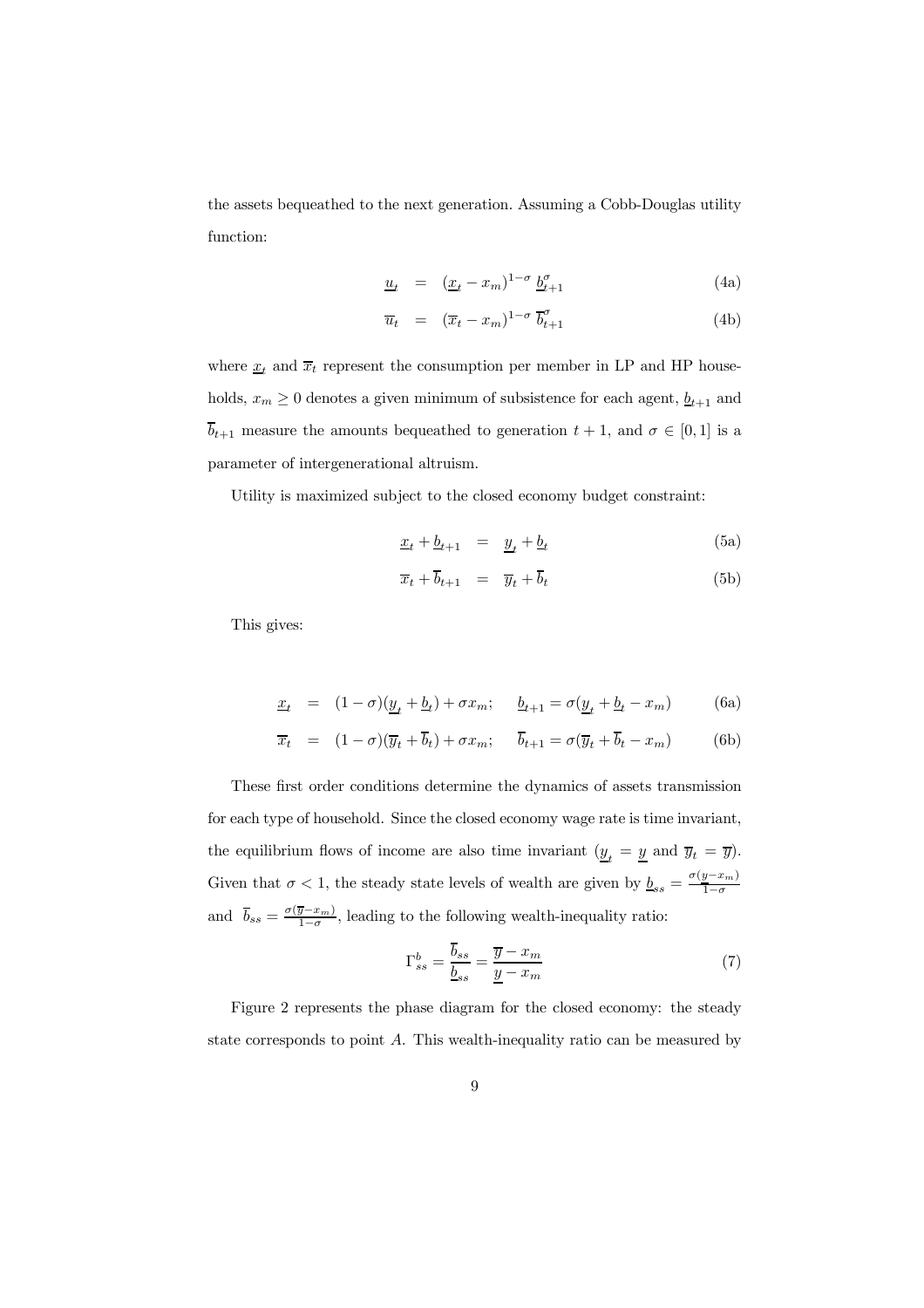the slope of the segment  $OA$ . In the long-run, the relation between the wealth ratio and the income ratio  $(\Gamma_{ss}^y = \underline{y}/\overline{y})$  is given by

$$
(1 - \gamma_{ss})\Gamma_{ss}^b = \gamma_{ss}\Gamma_{ss}^y - \gamma_{ss} \tag{8}
$$

where  $\gamma_{ss} = x_m/\underline{y}$  measures the share of the subsistence level of consumption in total income for LP households.



Using (6a-6b), the steady state amount of consumption equals the amount of income in each household. For each type of household, the steady-state level of utility may thus be written as:

$$
\underline{u}_{ss} = \left[\frac{\sigma}{1-\sigma}\right]^{\sigma} (\underline{y} - x_m)
$$

$$
\overline{u}_{ss} = \left[\frac{\sigma}{1-\sigma}\right]^{\sigma} (\overline{y} - x_m)
$$

Hence, the steady-state utility-inequality ratio equals to the steady-state wealth-inequality ratio  $(\Gamma^u_{ss} = \frac{\overline{u}_{ss}}{u_{ss}} = \Gamma^b_{ss})$ . Both  $\Gamma^y_{ss}$  and  $\Gamma^b_{ss}$  are possible measures of inter-household inequality.

In the closed economy, the income-inequality ratio is time invariant. Using the above results, two cases emerge: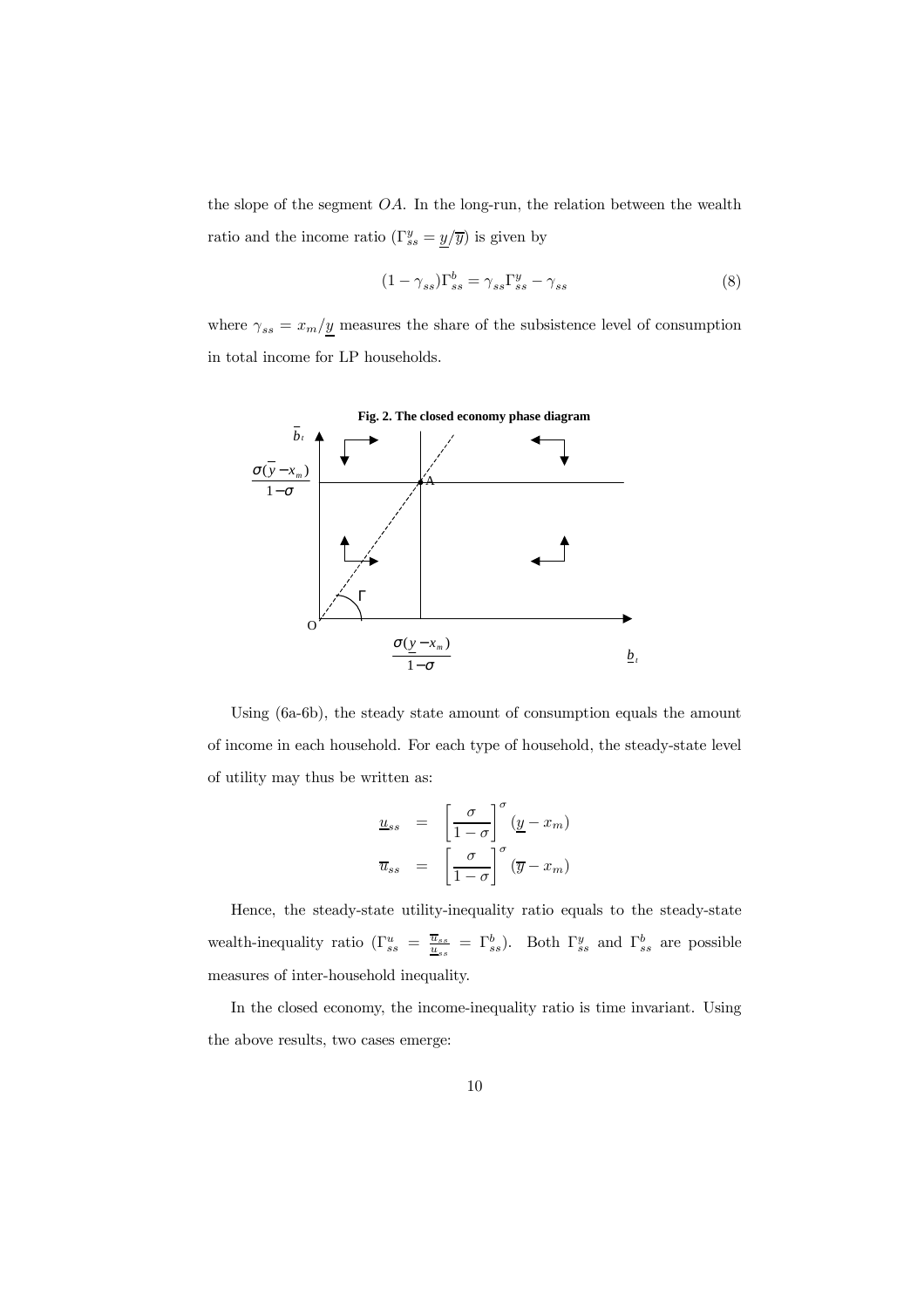(i) if  $\overline{\alpha} - 1 - \rho > \underline{\alpha}$  (and hence  $n_t = 1$ ), we have

$$
\Gamma_t^y = \Gamma_{ss}^y = \frac{\underline{\alpha}}{\overline{\alpha}(1+\rho) - \frac{(1+\rho)^2}{2} - \rho \underline{\alpha}}
$$

(ii) if  $\overline{\alpha} - 1 - \rho < \underline{\alpha}$  (and hence  $n_t \in [0, 1]$ ), we have

$$
\Gamma^y_t = \Gamma^y_{ss} = \frac{\underline{\alpha}(1-\frac{\overline{\alpha}-\underline{\alpha}}{1+\rho})-\frac{1}{2}(1-\frac{\overline{\alpha}-\underline{\alpha}}{1+\rho})^2+\frac{\overline{\alpha}-\underline{\alpha}}{1+\rho}\left(\frac{\overline{\alpha}+\rho\underline{\alpha}}{1+\rho}-1\right)}{\overline{\alpha}(1+\rho\frac{\overline{\alpha}-\underline{\alpha}}{1+\rho})-\frac{1}{2}(1+\rho\frac{\overline{\alpha}-\underline{\alpha}}{1+\rho})^2-\rho\frac{\overline{\alpha}-\underline{\alpha}}{1+\rho}\left(\frac{\overline{\alpha}+\rho\underline{\alpha}}{1+\rho}-1\right)}
$$

However, the households' assets and utility evolve over time according to the dynamics of wealth. The wealth ratio and the utility ratio are not time invariant. In the next section, we explore: (i) how the slope of the segment  $OA$ (measuring the steady state level of inequality) may be affected by migration and remittances, and, (ii) how inequality evolves on the transition path.

#### 3 Openness to migration

Let us now assume that there is a migration possibility to a high-wage destination (foreign country or urban area). The foreign (or urban) wage per migrant,  $w^*$ , is given (i.e., the home country is small enough to keep foreign wages unaffected by migration). The familial motivation for sending out migrants is to increase total family income. Migration by some members is an implicit familial arrangement involving: (i) collective financing of migration costs, and, (ii) remittances from the migrants to the remaining household members.

Each migrant incurs a fixed migration cost  $c$ , and we assume the net-ofmigration-cost foreign wage  $(w^* - c)$  to be higher than  $\underline{\alpha}$ , the maximal wage rate in the closed domestic economy. Due to credit markets imperfections, migration costs must be financed using the family's financial assets.

Low-productivity households. The optimization problem of LP households consists in selecting their labor supply and share of migrants so as to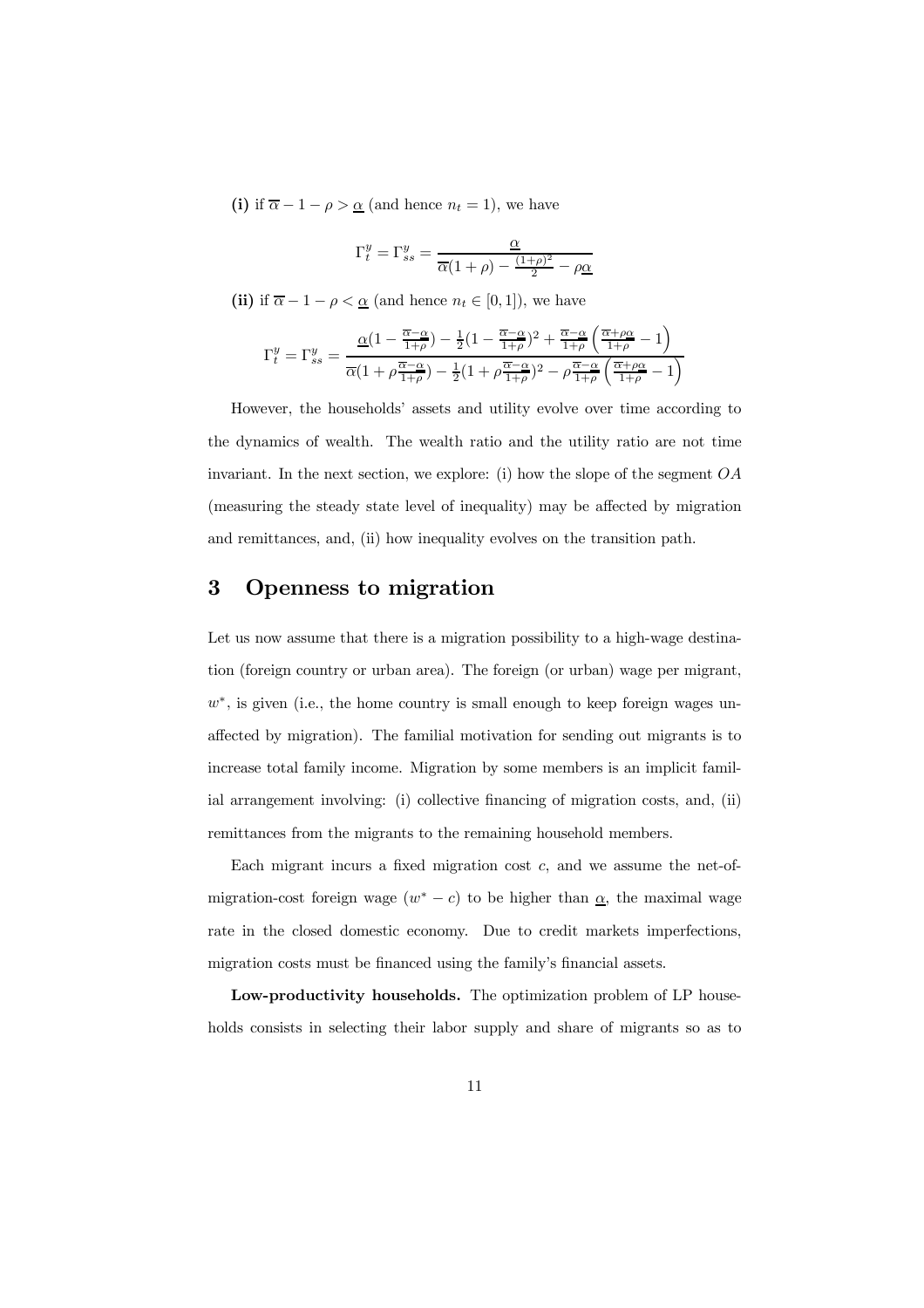maximize the total income of the group:

$$
[n_t, \underline{m}_t] = Arg \max \left\{ \underline{\alpha} (1 - n_t - \underline{m}_t) - \frac{(1 - n_t - \underline{m}_t)^2}{2} + n_t w_t + \underline{m}_t (w^* - c) \right\}
$$

subject to  $m_t c \leq \underline{b}_t$ . The first order conditions are given by:

$$
-\underline{\alpha} + 1 - n_t - \underline{m}_t + w_t \quad \geq \quad 0 \tag{10a}
$$

$$
-\underline{\alpha} + 1 - n_t - \underline{m}_t + w^* - c \quad \geq \quad 0 \tag{10b}
$$

Obviously, these two equations cannot be simultaneously solved with equality. If the liquidity constraint is not binding, and given the assumption that  $w^* - c > \underline{\alpha} \geq w_t$ , LP households would send all their members abroad. Assuming more realistically that LP households are liquidity-constrained (that is,  $\underline{b}_t < c$ , then  $\underline{m}_t = \underline{m}_t^c = \underline{b}_t/c$ .

The household's labor supply is then determined by condition (10a), so that:

$$
n_t^s = \n\begin{cases}\n0 & \text{if } w_t \leq \underline{\alpha} - 1 + \underline{m}_t^c \\
1 - \underline{m}_t^c + w_t - \underline{\alpha} & \text{if } \underline{\alpha} - 1 + \underline{m}_t^c < w_t < \underline{\alpha} \\
1 - \underline{m}_t^c & \text{if } w_t = \underline{\alpha}\n\end{cases}\n\tag{11}
$$

High-productivity households. The optimization problem of HP households consists in selecting their labor demand and share of migrants so as to maximize profits:

$$
[n_t, \overline{m}_t] = Arg \max \left\{ \overline{\alpha} (1 + \rho n_t - \overline{m}_t) - \frac{(1 + \rho n_t - \overline{m}_t)^2}{2} - \rho n_t w_t + \overline{m}_t (w^* - c) \right\}
$$

subject to  $\overline{m}_t c \leq \overline{b}_t$ . The first order conditions are given by:

$$
\overline{\alpha} - 1 - \rho n_t + \overline{m}_t - w_t \quad \geq \quad 0 \tag{12a}
$$

$$
-\overline{\alpha} + 1 + \rho n_t - \overline{m}_t + w^* - c \geq 0 \tag{12b}
$$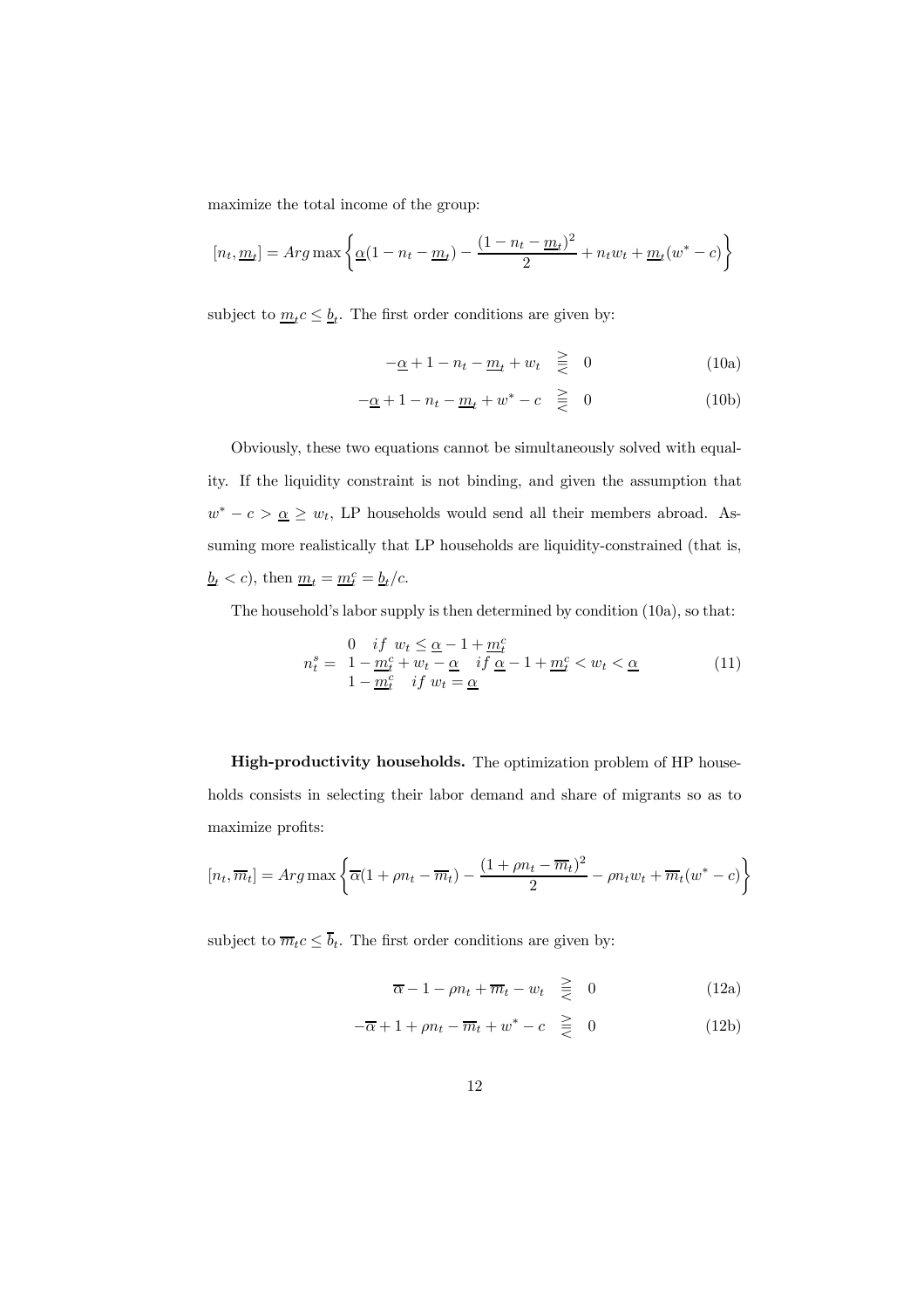As for LP households, these two equations cannot be simultaneously solved with equality. If liquidity constraints are not binding, three cases arise:

(i) if  $\overline{\alpha} \leq \rho n_t + w^* - c$  (we shall refer to this case as to the "low inequality case"), the net marginal return to migration is strictly positive: the optimal migration rate is  $\overline{m}_t^* = 1$ . No HP member remains in the rural region. Since this is obviously not realistic (and, in addition, this would invalidate our inequality measure), we will not consider in the rest of the paper the case where inequality is low and liquidity constraints are not binding for HP households;

(ii) if  $\rho n_t + w^* - c < \overline{\alpha} < 1 + \rho n_t + w^* - c$  (we shall refer to this case as to the "medium inequality case"), the optimal migration rate is given by:

$$
\overline{m}_t^* = 1 + \rho(1 - n_t) + w^* - c - \overline{\alpha} \in [0, 1]
$$
\n(13)

Substituting this result into condition (12a), it comes out that the net return of a marginal worker is strictly positive, implying  $n_t^d = 1$ ;

(iii) if  $1 + \rho n_t + w^* - c \leq \overline{\alpha}$  (we shall refer to this case as to the "high inequality case"), the net marginal return to migration is strictly negative: the optimal migration rate is  $\overline{m}_t^* = 0$ . Substituting this result into condition (12a) gives:

$$
n_t^d = Max\left\{\frac{\overline{\alpha} - w_t - 1}{\rho}; 0\right\}
$$

Figure 3 depicts these solutions. In the medium inequality case, the demand for labor exceeds the supply of labor: HP households employ all remaining LP members  $(n_t = 1 - \underline{m}_t^c = 1 - \frac{b_t}{c})$ . The medium inequality case occurs when  $\rho(1-\frac{b_t}{c})+w^*-c<\overline{\alpha}<1+\rho(1-\frac{b_t}{c})+w^*-c.$  In that case, the optimal migration rate within HP households is a decreasing function of their productivity  $(\overline{\alpha})$  and of the migration rate within LP households.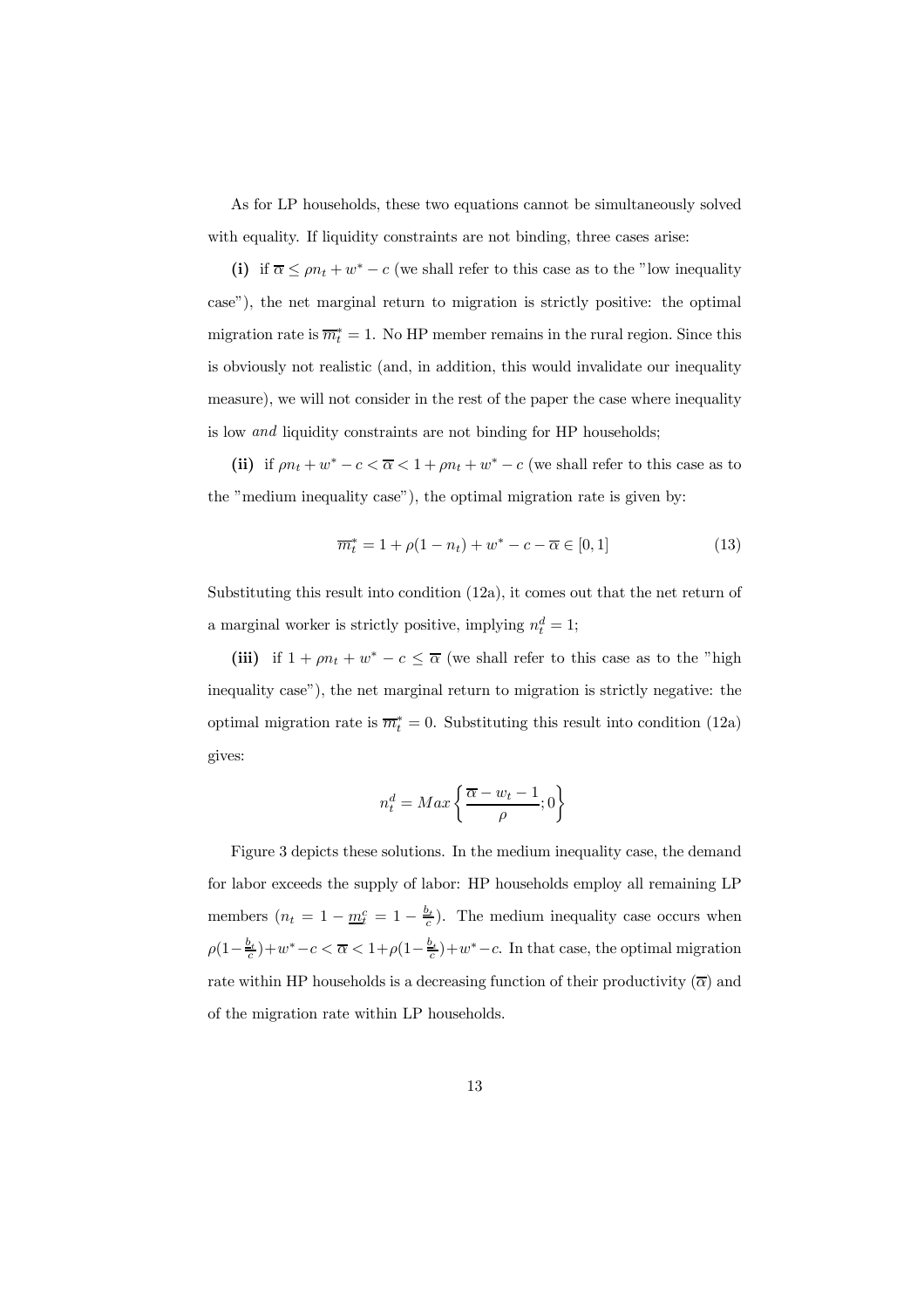**Fig. 3. HP households' optimal migration rate**



Liquidity constraints, however, are likely to modify the picture, at least in the low and medium inequality cases. If the liquidity constraint is binding for HP households  $(\bar{b}_t < c)$ , then  $\bar{m}_t = \bar{m}_t^c = \bar{b}_t/c$  and the labor demand is determined by condition (12a), so that:

$$
n_t^d = Max\left\{\frac{\overline{\alpha} - w_t - 1 + \overline{m}_t^c}{\rho}; 0\right\} \tag{14}
$$

The general result. In the remainder of this paper, we focus on the case where LP households are always liquidity constrained whereas for HP households, liquidity constraints are also binding if inequality is low but may or may not be binding in the cases of medium and high inequality. In other words, we only retain realistic situations where a positive fraction of LP and HP households stay put. With these understandings, it may be shown that migration unambiguously reduces the labor supply of LP households on the local labor market: the labor supply shifts downwards and reaches its maximum when the wage rate equals  $\underline{\alpha}$ . Comparing (2) and (11), it comes out that the slope of the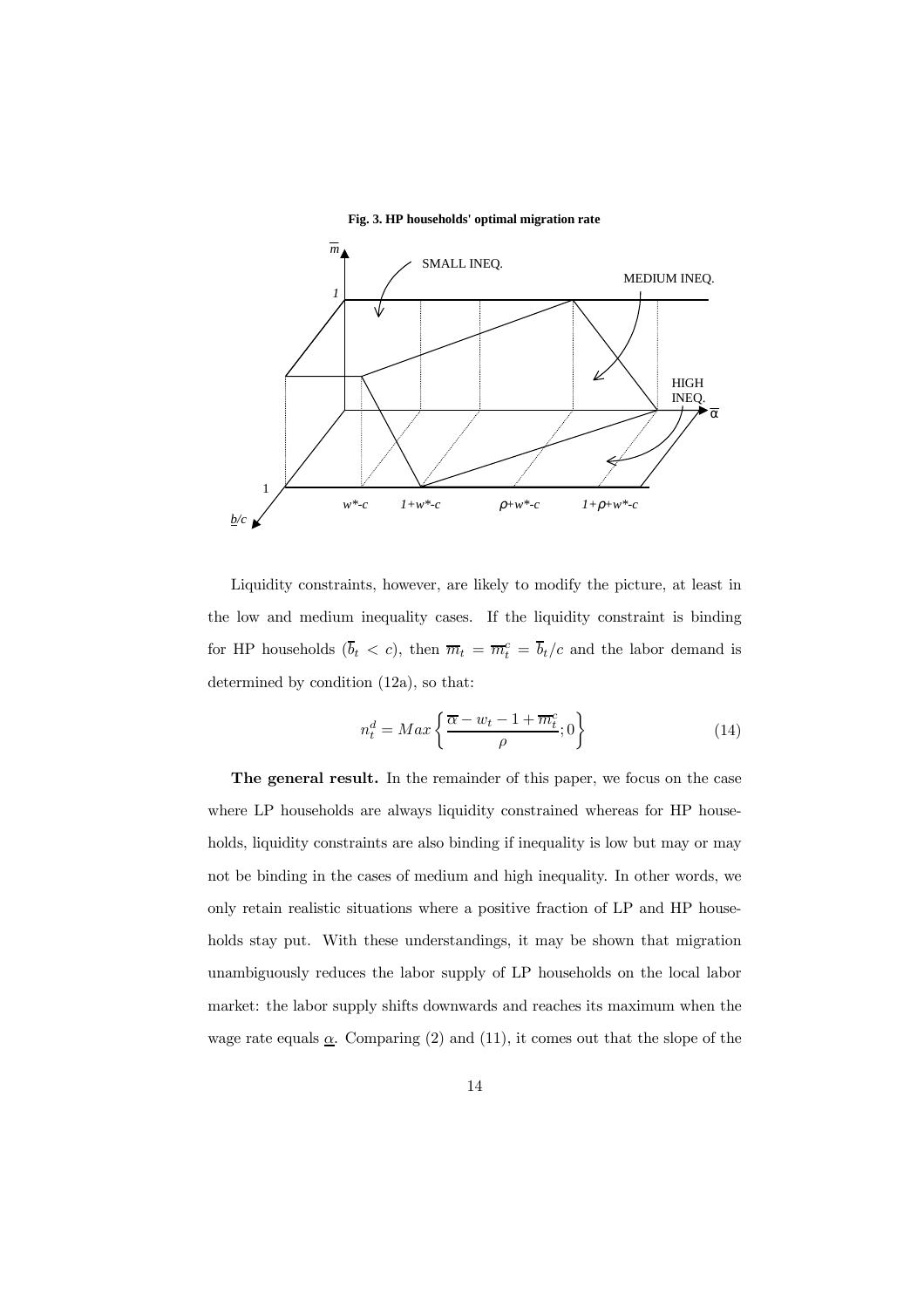labor supply curve does not change compared to the closed economy case, as apparent from Figure 4. The maximal employment level equals to  $1 - \underline{m}_t^c$  (i.e., the remaining LP households' members).

In parallel, migration reduces self-employment in HP farms. Profit maximization then implies that HP households increase their demand for local labor (in a way that depends on their own migration rate). In the "high inequality case", however, since HP households do not migrate, the demand for labor is unaffected and remains the same as in the closed economy. In the "medium inequality case" with non-binding liquidity constraints, HP households migrate in optimal numbers. Given our quadratic production function, their labor demand becomes horizontal and equal to 1. Finally, in the low inequality case and in the medium inequality cases with binding liquidity constraints, HP households' migration rate is below the optimal level. The labor demand shifts upwards with a similar slope as in the closed economy.



As apparent from Figure 4, migration is likely to increase the wage rate but has an ambiguous effect on the quantity of labor exchanged. As in the closed economy, the maximal wage rate amounts to  $\underline{\alpha}$ , the wage above which the labor supply equals to  $1 - m_t^c$ .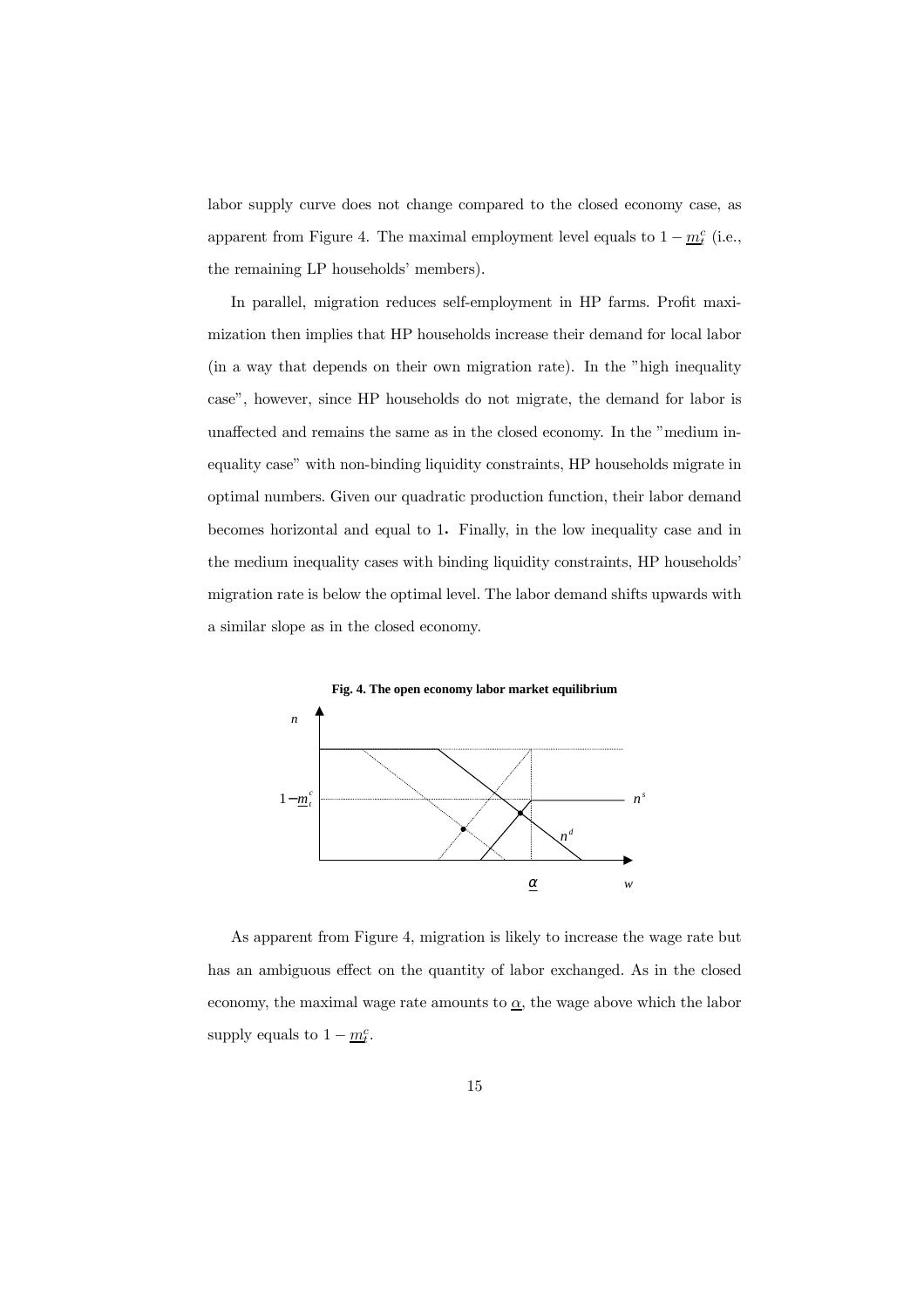The remittances function. The equilibrium amount of remittances is given by the difference between the average income of the group and the domestic income per member in the home region. After simplification, the amount received by each remaining member may be written as:

$$
\begin{array}{rcl}\n\mathbf{r}_{t} & = & \underline{m}_{t} \left[ w^{*} - \frac{\underline{\alpha}(1 - n_{t} - \underline{m}_{t})}{1 - \underline{m}_{t}} + \frac{(1 - n_{t} - \underline{m}_{t})^{2}}{2(1 - \underline{m}_{t})} - \frac{n_{t}w_{t}}{(1 - \underline{m}_{t})} \right] \\
\overline{r}_{t} & = & \overline{m}_{t} \left[ w^{*} - \frac{\overline{\alpha}(1 + \rho n_{t} - \overline{m}_{t})}{1 - \overline{m}_{t}} + \frac{(1 + \rho n_{t} - \overline{m}_{t})}{2(1 - \overline{m}_{t})} + \frac{\rho n_{t}w_{t}}{1 - \overline{m}_{t}} \right]\n\end{array}
$$

This is the product of two terms, the migration rate and the income gap between migrants and remaining HP household members.

#### 4 Remittances and inequality

We now characterize the dynamics of the model in the three cases of high, medium and low initial inequality.

#### 4.1 The high inequality case

Recall that the high inequality case arises when  $\overline{\alpha} \geq 1 + \rho(1 - \frac{b_{ss}}{c}) + w^* - c$ , implying that there is no migration among HP households.

**Lemma 1** In the high inequality case, the post-migration equilibrium wage rate equals to  $\underline{\alpha}$ 

**Proof.** The condition  $\overline{\alpha} \geq 1 + \rho(1 - \frac{b_{ss}}{c}) + w^* - c$  implies that  $\overline{\alpha} \geq 1 + \rho(1 - \frac{b_{ss}}{c}) + w^* - c$  $\frac{b_{ss}}{c}$   $+\underline{\alpha}$ . Using (11) and (14), it follows that the demand for labor exceeds the supply of labor. Therefore, the equilibrium wage rate is maximal and equals to  $\alpha$ .

Clearly, nobody works in LP farms: all LP households' members either emigrate or sell their labor force on the local labor market and are employed on HP households' farms. The initially highly unequal rural society becomes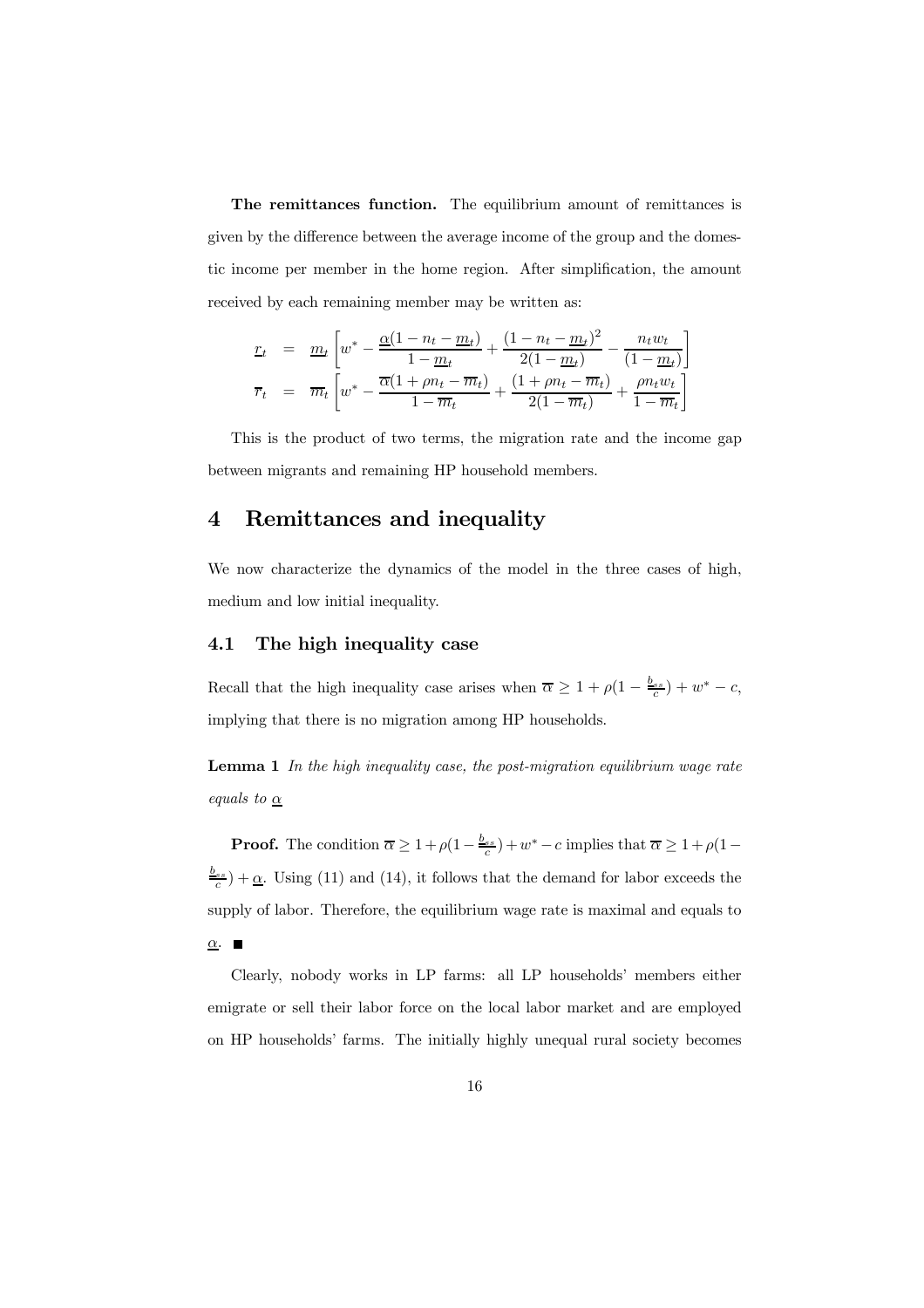totally polarized between a class of salaried agricultural workers and a class of rich landowners once migration is introduced. Since the wage rate equals to  $\underline{\alpha}$ and given (6a)-(6b), the dynamics of wealth is characterized by the following system:

$$
\underline{b}_{t+1} = \sigma \underline{\alpha} (1 - \frac{\underline{b}_t}{c}) + \sigma (w^* - c) \frac{\underline{b}_t}{c} + \sigma \underline{b}_t - \sigma x_m \qquad (15a)
$$
\n
$$
\overline{b}_{t+1} = \sigma \overline{\alpha} \left[ 1 + \rho (1 - \frac{\underline{b}_t}{c}) \right] - \frac{\sigma}{2} \left[ 1 + \rho (1 - \frac{\underline{b}_t}{c}) \right]^2
$$
\n
$$
-\sigma \rho \underline{\alpha} (1 - \frac{\underline{b}_t}{c}) + \sigma \overline{b}_t - \sigma x_m \qquad (15b)
$$

The phase diagram corresponding to the high inequality case is represented on Figure 5. As a benchmark, point A describes the closed economy case. For convenience, let us assume that the closed economy wage rate equals  $\alpha$ . The possibility of migration leads LP households to send migrants abroad and accumulate financial wealth up to  $\underline{b}_{ss} = \frac{\sigma(\underline{\alpha} - x_m)}{1 - \sigma(w^* - \underline{\alpha})/c}$ . The LP vertical phase line thus shifts to the right. As LP households labor supply decreases (i.e., as their financial assets increase), profits decrease in HP farms. The HP phase line  $(\overline{b}_{t+1} = \overline{b}_{t})$  is therefore a decreasing and concave function of  $\underline{b}_{t}.$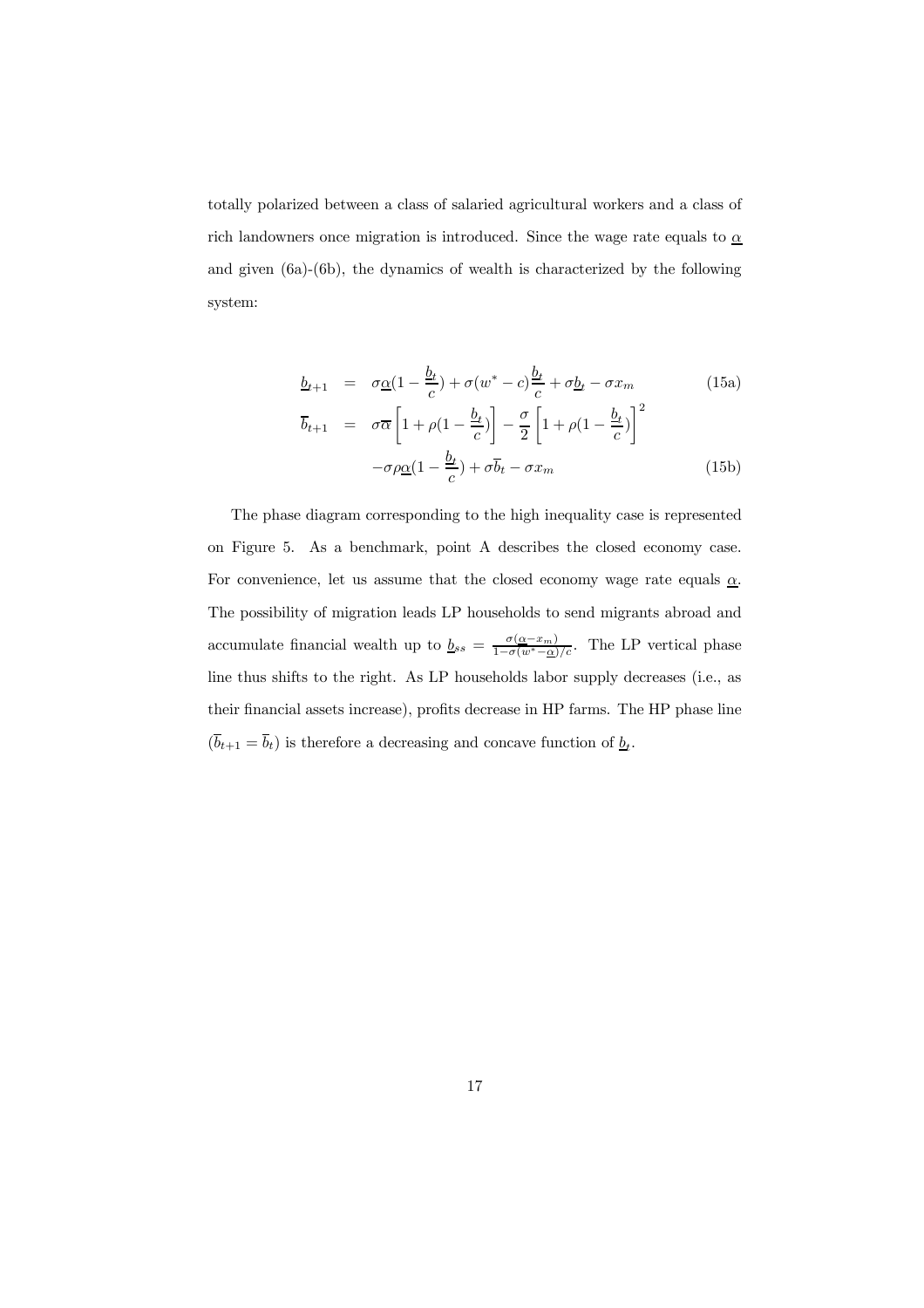

We thus obtain the following result:<sup>7</sup>

Proposition 1 In the high inequality case, migration and remittances reduce HP households' assets and increase LP households' assets. Both the wealthinequality ratio  $(\Gamma^b_{ss})$  and the income-inequality ratio  $(\Gamma^y_{ss})$  decrease compared to the closed economy.

**Proof.** Assume that the closed economy wage rate equals to  $\underline{\alpha}$ . Migration reduces  $\overline{y}_{ss}$  and increases  $y_{ss}$ . The income-inequality ratio thus unambiguously decreases. The long-run amount of wealth is a linear function of the longrun amount of income: therefore, the wealth-inequality ratio decreases as well. If wages in the closed economy were lower than  $\underline{\alpha}$ , wage adjustments would reinforce the changes.

In the case of an initially highly unequal society, therefore, migration and remittances have a beneficial effect on economic (wealth and income) inequality. Moreover, remittances and internal adjustments on the labor market (i.e. wage

<sup>&</sup>lt;sup>7</sup> Recall that  $\underline{b}_{ss} < c$  if  $\sigma(w^* - x_m) < c$ . Otherwise, all LP households would leave the home region and our inequality measure would not make sense.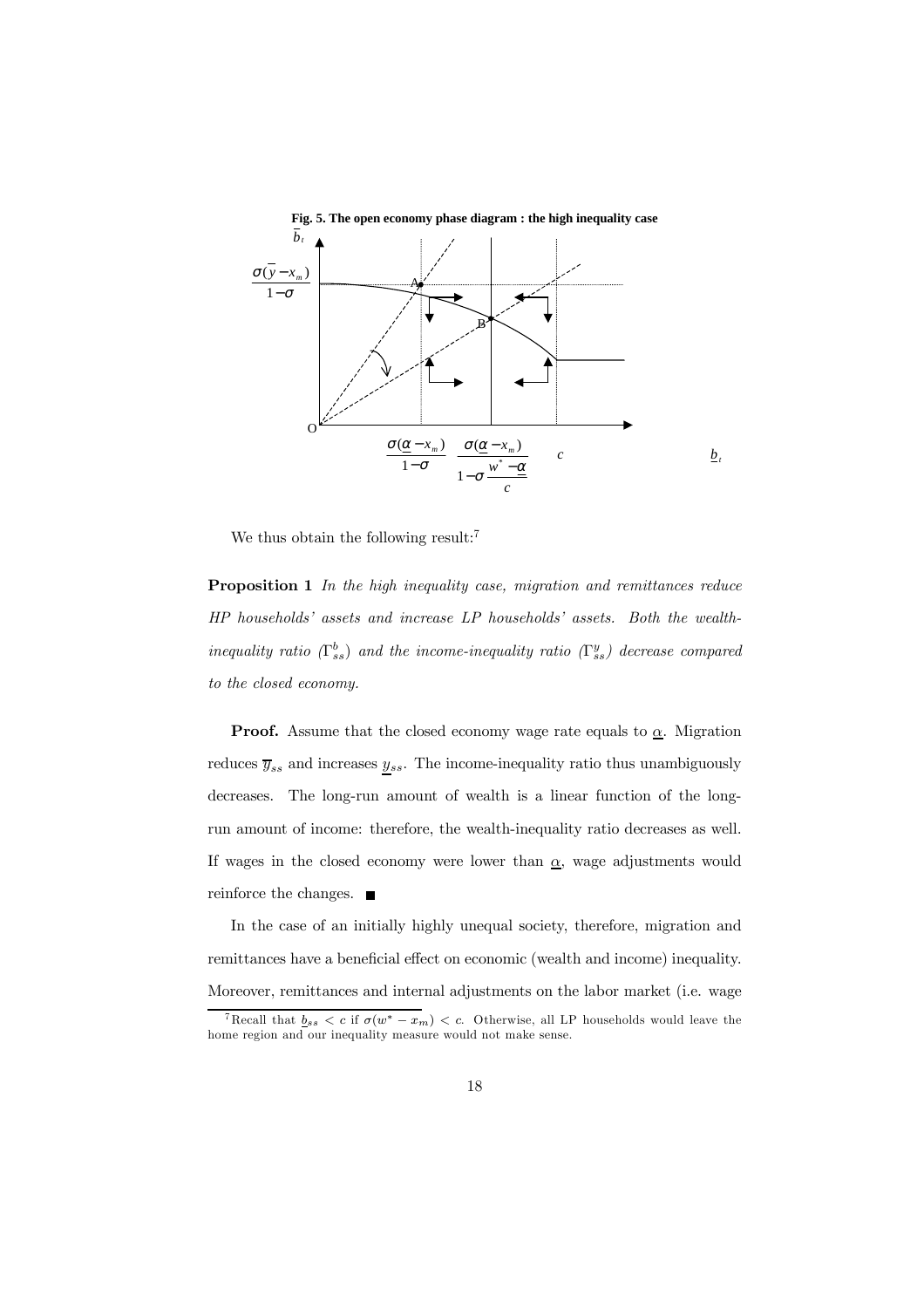responses) are both reducing inequality. This suggests that empirical models based on Gini Index decomposition are likely to underestimate the impact of migration on inequality by considering that the distribution of domestic earnings is given.

#### 4.2 The medium inequality case

The medium inequality case arises when  $\rho(1 - \frac{b_t}{c}) + w^* - c < \overline{\alpha} < 1 + \rho(1 - \frac{b_t}{c})$  $\frac{b_t}{c}$ ) + w<sup>\*</sup> – c (i.e., on a limited range of values for  $\overline{\alpha}$ ). The equilibrium depends on whether liquidity constraints are binding for HP households.

Non-biding liquidity constraints for HP households. If liquidity constraints are not binding, HP households select their optimal migration rate  $\overline{m}^*$ as given by equation (13). The demand for labor is the same as in the high inequality case. In such a situation, HP households want to employ all LP households' members  $(n_t^d = 1)$  and this sets the wage rate at its maximal value  $w_t = \underline{\alpha}$ .

Given (6a)-(6b), the dynamics of wealth is characterized by the following system:

$$
\underline{b}_{t+1} = \sigma \underline{\alpha} (1 - \frac{\underline{b}_t}{c}) + \sigma (w^* - c) \frac{\underline{b}_t}{c} + \sigma \underline{b}_t - \sigma x_m \tag{16a}
$$

$$
\overline{b}_{t+1} = \sigma \overline{\alpha} (1 + \rho - \rho \frac{\underline{b}_t}{c} - \overline{m}^*) - \frac{\sigma}{2} (1 + \rho - \rho \frac{\underline{b}_t}{c} - \overline{m}^*)^2 \qquad (16b)
$$

$$
-\sigma \rho \underline{\alpha} (1 - \frac{\underline{b}_t}{c}) + \sigma \overline{m}^* (w^* - c) + \sigma \overline{b}_t - \sigma x_m
$$

where  $\overline{m}^* = 1 + \rho(1 - \frac{b_t}{c}) + w^* - c - \overline{\alpha} \in [0, 1]$  is the optimal migration rate of HP households.

The corresponding phase diagram is represented on Figure 6. The closed economy steady state equilibrium is at point A. The migration-and-remittances process leads LP households to accumulate the same level of financial wealth as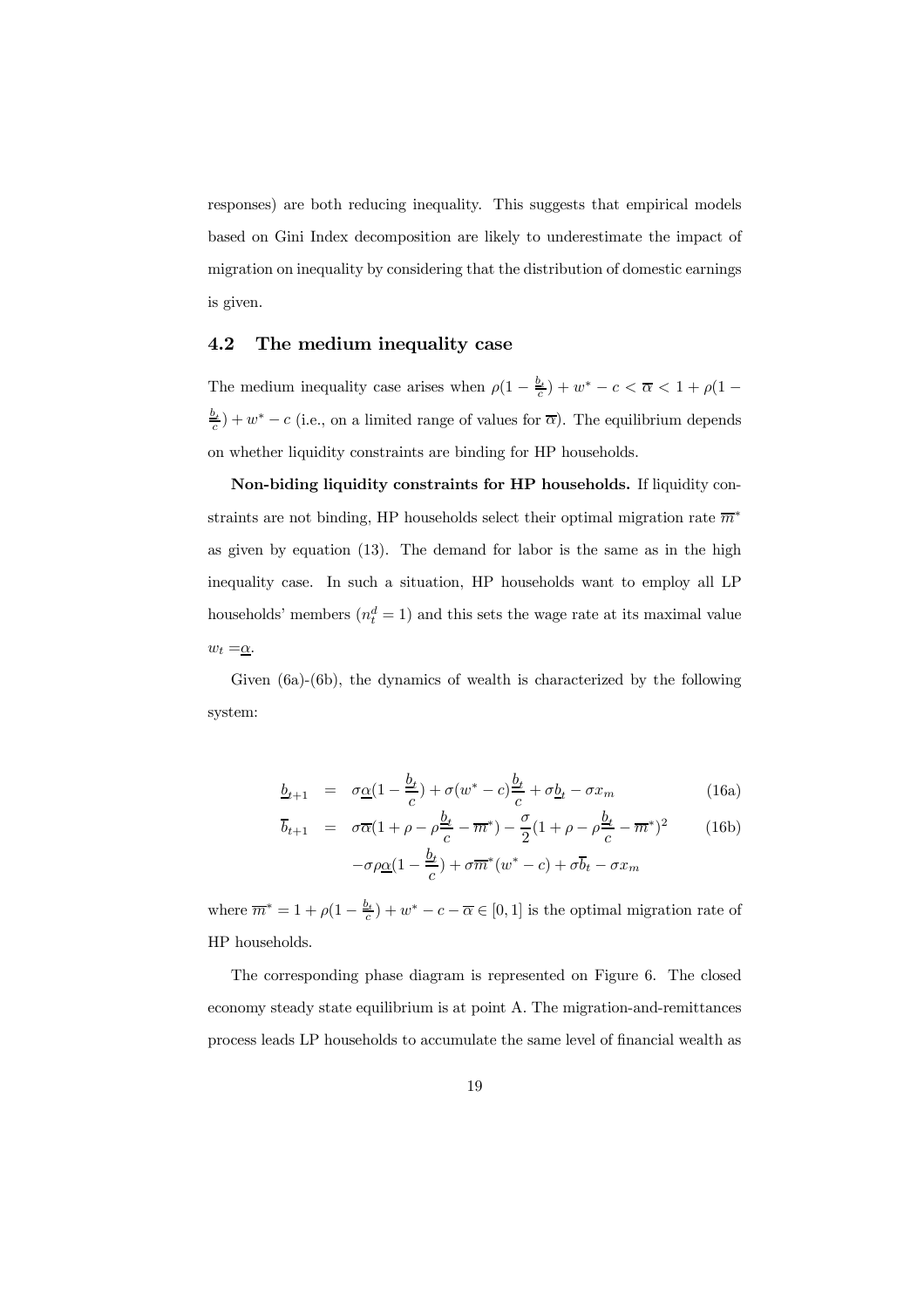in the high inequality case (the vertical LP phaseline shifts to the right).

As in the high inequality case, migration possibilities reduce LP households' labor supply on the domestic labor market and reduce the profits of HP farms. However, the main difference with the high-inequality case is that migration possibilities now enable HP households to increase their level of wealth. Therefore, the HP phase line, which is still a concave and decreasing function of  $\underline{b}_t$ , now starts at a higher level than in the closed economy.



Binding liquidity constraints for HP households. Let us now assume that the optimal migration rate in HP families cannot be attained due to liquidity constraints. If both LP and HP households are liquidity constrained, the equilibrium wage rate is lower than or equal to  $\underline{\alpha}$ . More precisely:

(i) If  $w_t < \underline{\alpha}$  if  $\frac{\overline{\alpha} - \underline{\alpha} - 1 + \overline{m}^c}{\rho} < 1 - \underline{m}^c$  or, equivalently, if  $\frac{\overline{b}_t}{c} > 1 + \rho \left(1 - \frac{b_t}{c}\right) - \overline{\alpha} + \underline{\alpha}$ , there is an excess supply of labor at the wage rate  $\underline{\alpha}$  and we have:

$$
w_t = \frac{\overline{\alpha} + \rho \underline{\alpha} - 1 - \rho + \frac{\overline{b}_t}{c} + \rho \frac{\underline{b}_t}{c}}{1 + \rho} < \underline{\alpha}
$$

$$
n_t = Max \left[ 0; \frac{\overline{\alpha} - \underline{\alpha} + \frac{\overline{b}_t}{c} - \frac{\underline{b}_t}{c}}{1 + \rho} \right] \in [0, 1]
$$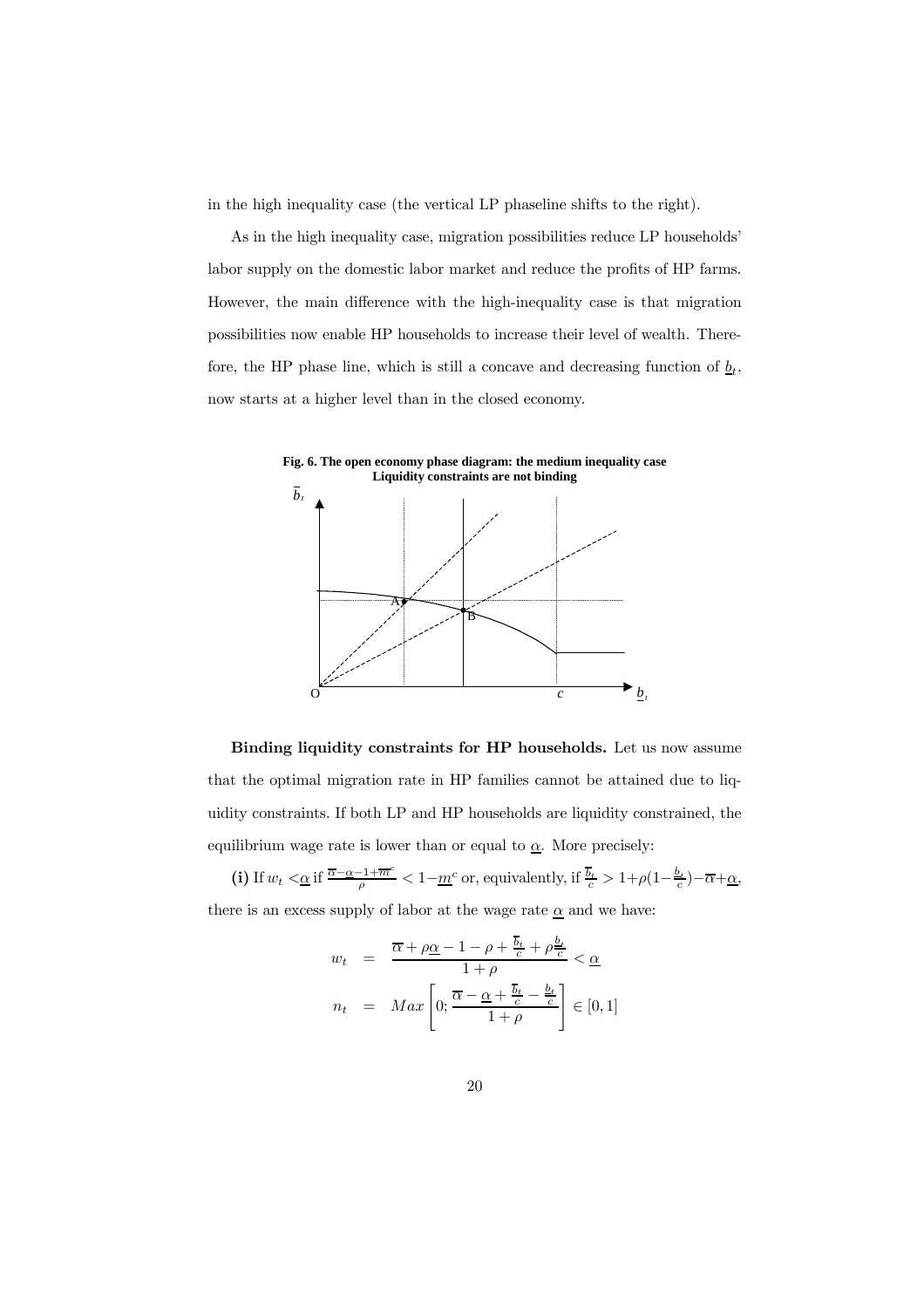(ii) If 
$$
w_t = \underline{\alpha}
$$
 if  $\frac{\overline{\alpha} - \underline{\alpha} - 1 + \overline{m}^c}{\rho} > 1 - \underline{m}^c$  or, equivalently, if  $\frac{\overline{b}_t}{c} \leq 1 + \rho(1 - \frac{b_t}{c}) -$ 

 $(\overline{\alpha} - \underline{\alpha})$ , there is an excess demand of labor at the wage rate  $\underline{\alpha}$  and we have  $n_t = 1 - \underline{m}^c = 1 - \frac{\underline{b}_t}{c}.$ 

For illustrative purpose, let us focus on the second case with  $w_t = \underline{\alpha}$ . Given (6a)-(6b), the dynamics of wealth is characterized by the following system:

$$
\underline{b}_{t+1} = \sigma \underline{\alpha} (1 - n_t - \frac{\underline{b}_t}{c}) - \frac{\sigma}{2} (1 - n_t - \frac{\underline{b}_t}{c})^2
$$
(17a)  
 
$$
+ \sigma n_t w_t + \sigma \frac{\underline{b}_t}{c} (w^* - c) \frac{\underline{b}_t}{c} + \sigma \underline{b}_t - \sigma x_m
$$
  

$$
\overline{b}_{t+1} = \sigma \overline{\alpha} (1 + \rho n_t - \frac{\overline{b}_t}{c}) - \frac{\sigma}{2} (1 + \rho n_t - \frac{\overline{b}_t}{c})^2
$$
(17b)  

$$
- \sigma \rho n_t w_t + \sigma \frac{\overline{b}_t}{c} (w^* - c) + \sigma \overline{b}_t - \sigma x_m
$$

with  $w_t$  and  $n_t$  as defined above.

The dynamics is therefore non-linear. Both phase lines may be expressed as the positive root of a second degree polynomial in  $\overline{b}_t$ . The same qualitative results obtain when  $w_t < \underline{\alpha}$ .

The typical representation is given in figure 7. Point A represents the closed economy equilibrium. Point B is the open economy equilibrium when liquidity constraints are not binding for  $HP$  households (as depicted on figure 6). When liquidity constraints are binding, both phaselines are non linear and represented by continuous curves. They only correspond to the unconstrained curves when the assets of HP members exceed their "optimal" migration costs,  $\overline{m}$ <sup>\*</sup>c (i.e., above point  $X$ ). Therefore, on figure 7, liquidity constraints are only binding below X.

The impact of liquidity constraints is to displace the HP phase line downwards. Then point  $B'$  is the final steady state when liquidity constraints are binding. The effect of liquidity constraints on HP households, therefore, is to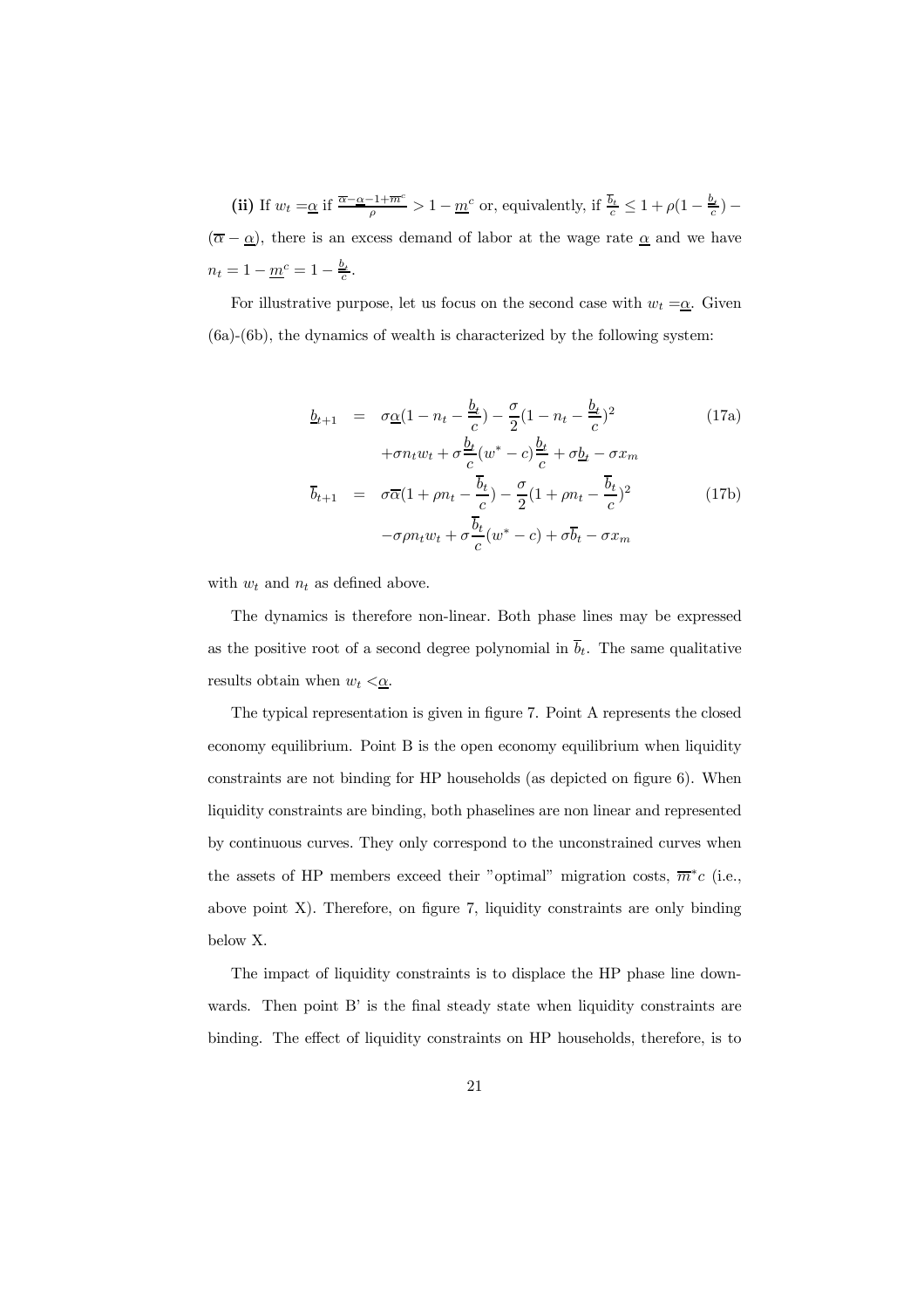further reduce the long-run level of assets of HP households and to increase the level of assets within LP households. Hence, they reduce the wealth inequality ratio: The slope of  $OB'$  is lower than the slope of  $OB$ .



**Fig. 7. The open economy phase diagram: the medium inequality case Liquidity constraints are binding**

General result. Inequality is always decreased in the "medium inequality" case" independently of whether liquidity constraints are binding for HP households:

Proposition 2 In the "medium inequality case", remittances and migration reduce the level of assets of HP households and increase the level of assets of LP households. Both the wealth-inequality ratio  $(\Gamma^b_{ss})$  and the income-inequality ratio  $(\Gamma_{ss}^y)$  are reduced once migration opportunities are introduced compared to the closed economy.

**Proof.** Let us denote the long-run effect of openness on HP households' assets by  $\Delta \overline{b}_{ss}$ . Let us assume that: (i) liquidity constraints are not binding (condition C1), and, (ii) both the pre- and post-migration local wages are given by  $\underline{\alpha}$  (condition C2). C2 requires that  $\rho < \overline{\alpha} - \underline{\alpha} - 1$ . After some manipulations, one obtains  $\Delta \overline{b}_{ss} < \frac{\overline{m}^2 - \rho^2 m^2}{2}$ . Using  $\overline{m} = 1 + \rho(1 - \frac{b}{c}) + w^* - c - \overline{\alpha}$  and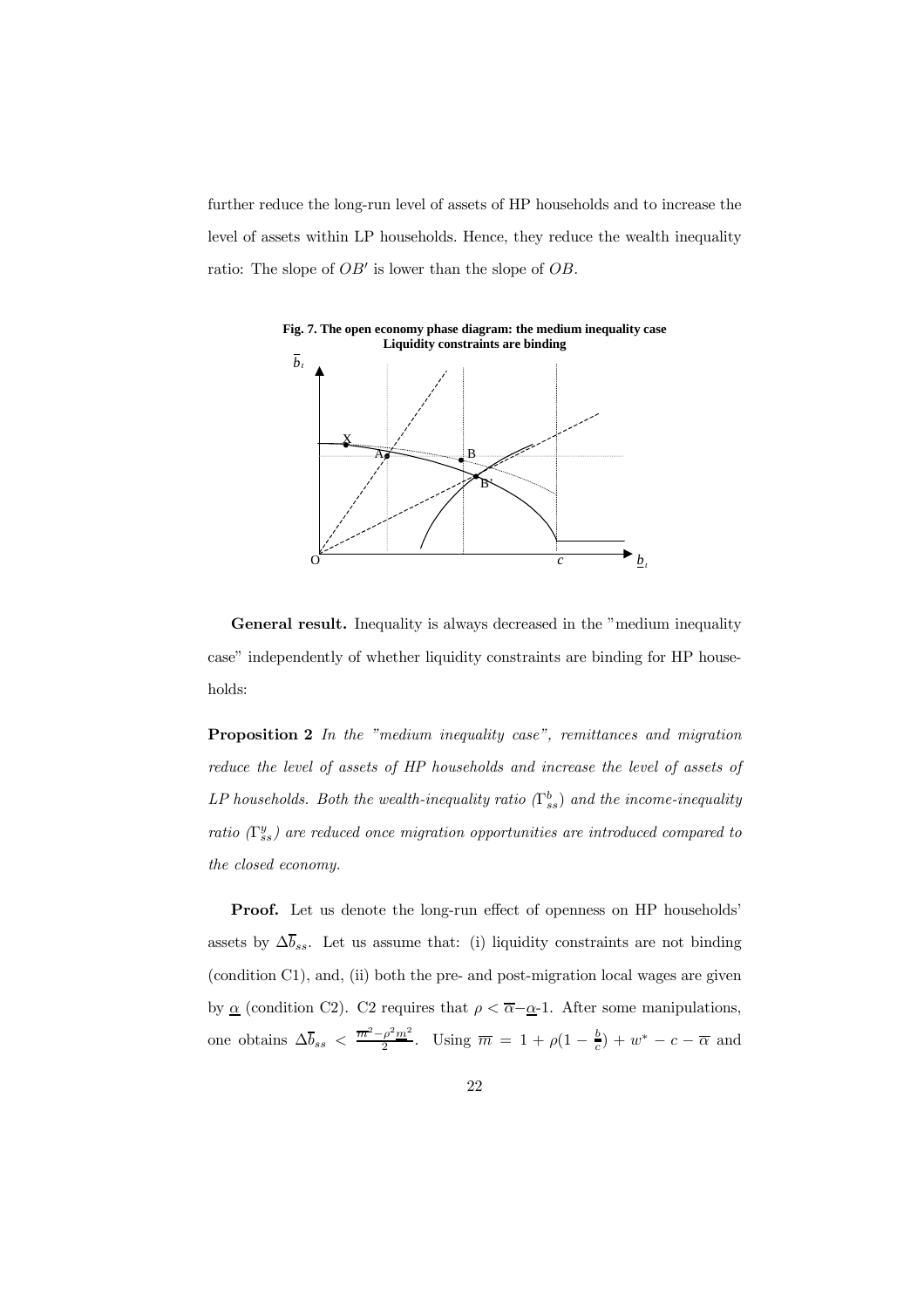$\underline{m} = \frac{b}{c}$ , it follows that  $\Delta \overline{b}_{ss} < 0$  for  $\rho(1 - \frac{b}{c}) + w^* - c < \overline{\alpha}$ : the unconstrained HP amount of assets decreases. If C1 does not hold (i.e., HP households are liquidity constrained), the phase line shifts downwards and the effect is even stronger. If C2 does not hold (either the pre- or post-migration local wage is below  $\underline{\alpha}$ ), a wage effect reinforces the redistribution from HP to LP households. Finally, since the long-run level of assets is a linear and increasing function of income, migration reduces  $\overline{y}_{ss}$  and increases  $\underline{y}_{ss}$ : hence,  $\Gamma_{ss}^y$  unambiguously decreases.

As in the high inequality case, openness to migration is not pareto-improving: it improves the situation of LP households but reduces HP households' income and wealth.

#### 4.3 The low inequality case

The "low inequality case" holds for  $\overline{\alpha} < \rho(1 - \frac{b_t}{c}) + w^* - c$  (i.e., when the high income class is not too different from the low income class). We assume that the distribution of wealth is such that it cannot be that all HP members leave the country (i.e.,  $\overline{b}_t < c$ ). Analytically, the low inequality case is equivalent to the "medium inequality case" when liquidity constraints are binding. However, under the condition that  $\overline{\alpha} < \rho(1 - \frac{b_t}{c}) + w^* - c$ , the predictions on inequality may be different. More precisely:

Proposition 3 In the "low inequality case", remittances and migration in $c$ rease the amount of assets of  $LP$  households and have an ambiguous effect on the amount of assets of HP households. However, the wealth-inequality ratio  $(\Gamma^b_{ss})$  unambiguously decreases compared to the closed economy and the variation in the income-inequality ratio  $(\Gamma_{ss}^y)$  may be either positive or negative.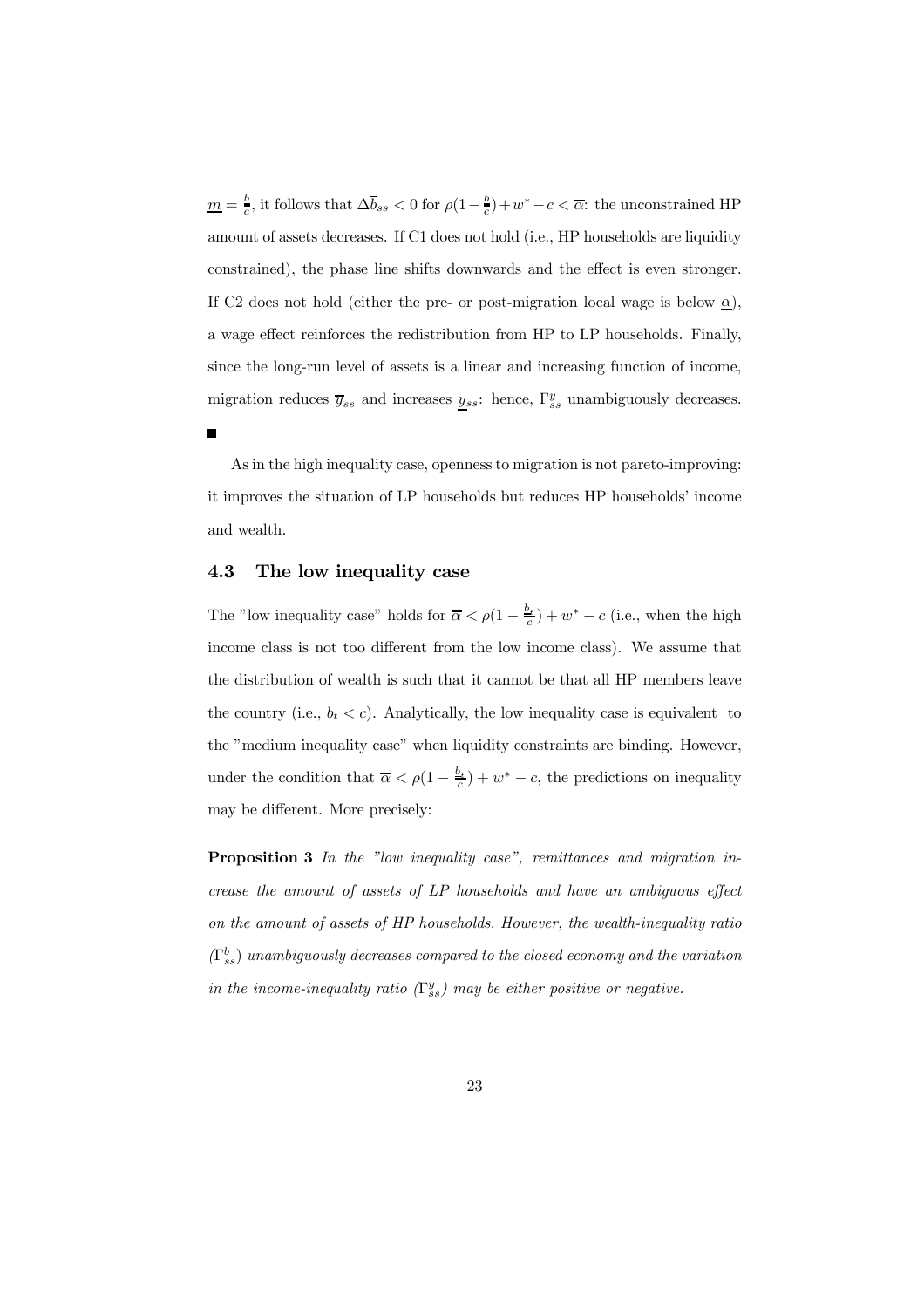**Proof.** Part 1. From Proposition 2,  $\rho(1 - \frac{b}{c}) + w^* - c > \overline{\alpha}$  implies that  $\Delta \overline{b}_{ss} \leq 0$ . Part 2. Let us assume that: (i) the post-migration amount of HP assets equals to the migration cost (C1), and, (ii) both the pre- and postmigration local wages are given by  $\underline{\alpha}$  (C2). The property  $\Gamma^b_{ss} < \Gamma^b_0$  (where the subscript 0 stands for the initial closed economy solution) may be rewritten as  $c - \sigma w^* - \sigma \underline{\alpha} < \sigma \overline{\alpha} (1 + \rho) - \frac{\sigma}{2} (1 + \rho)^2 - \sigma \underline{\alpha} \rho - \sigma x_m$ . Using (17a) with  $\overline{b}_{ss} = c$ (C1) and  $1 + \rho < \overline{\alpha} - \underline{\alpha}$  (C2), this property becomes  $-\rho \frac{b_{ss}}{c} < 1$ , which always holds. If either condition C1 or condition C2 do not hold, this reinforces the result: liquidity constraints within HP households or an increase in the wage rate both limit the rise in HP households' assets and stimulate the rise in LP households' assets. Part 3. Using  $(8)$ , the variation in the income ratio may be expressed as:

$$
\Delta \Gamma^{y} = \Gamma^{y}_{ss} - \Gamma^{y}_{0} = (\gamma_{ss} - \gamma_{0}) + (\Gamma^{b}_{ss} - \Gamma^{b}_{0}) + (\gamma_{0} \Gamma^{b}_{0} - \gamma_{ss} \Gamma^{b}_{ss})
$$

The first two terms are negative, meaning that the marginal propensity to save among LP households increases and wealth inequality decreases (see part 2). The third term is positive. The general effect on income inequality is thus ambiguous.  $\blacksquare$ 

Fig. 7 also depicts the case of low initial inequality, except that the HP phase line may shift above the closed economy phase line. Migration and remittances can be pareto-improving compared to the closed economy solution. However, the slope of OB' is always lower than the slope of OA: wealth inequality is always lower with migration. The major difference with the medium inequality case is that, as indicated in the proof of Proposition 3 above, income inequality can be lower or greater than in the closed economy.

Numerical simulations illustrate these results. Consider the following parameters set:  $\bar{\alpha} = 4.0, \, \underline{\alpha} = 1.25, \, \rho = 1.5, \, w^* = 7.5, \, c = 2.0, \, \sigma = 0.15.$  Three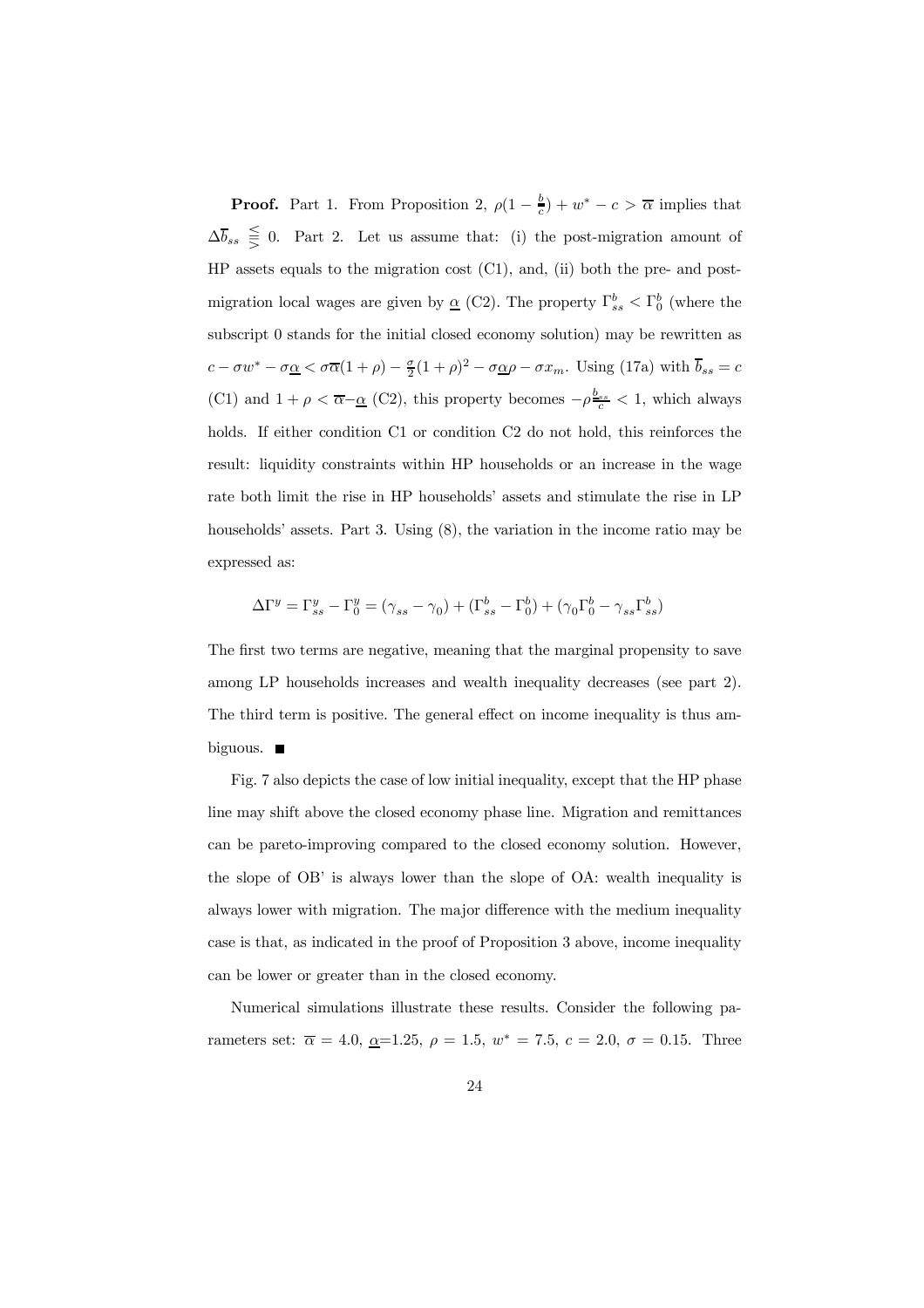scenarios are distinguished:  $x_m = 0.2$  (scenario 1),  $x_m = 0.4$  (scenario 2) and  $x_m = 0.6$  (scenario 3). The income inequality path  $(\Gamma_t^y)$  is represented on Fig. 8. In scenario 1, LP households' marginal propensity to save is high; since migration and remittances give rise to an important wealth accumulation within LP households, wealth and income inequality are reduced in the long-run. In scenario 3, the opposite result emerges. In the intermediate scenario, the shortrun impact of remittances on inequality is negative while the long-run impact is positive. This corresponds to the "trickle-down" effect suggested by Stark et al. (1986 and 1988). Nevertheless, such a phenomenon is not due to the dynamics of migration costs (which are kept constant in our simulations) but is fully determined by the dynamics of wealth accumulation.



 $-$ Scenario 1  $\rightarrow$  Scenario 2  $\rightarrow$  Scenario 3

In the low inequality case, the inequality impact of remittances, on the one hand, and of domestic wages, on the other hand, may be of opposite signs. While wage responses always reduce the level of inequality (see figure 4), remittances can have a detrimental effect on income dispersion. Most empirical models of Gini index decomposition are only capturing the second effect; however, evalu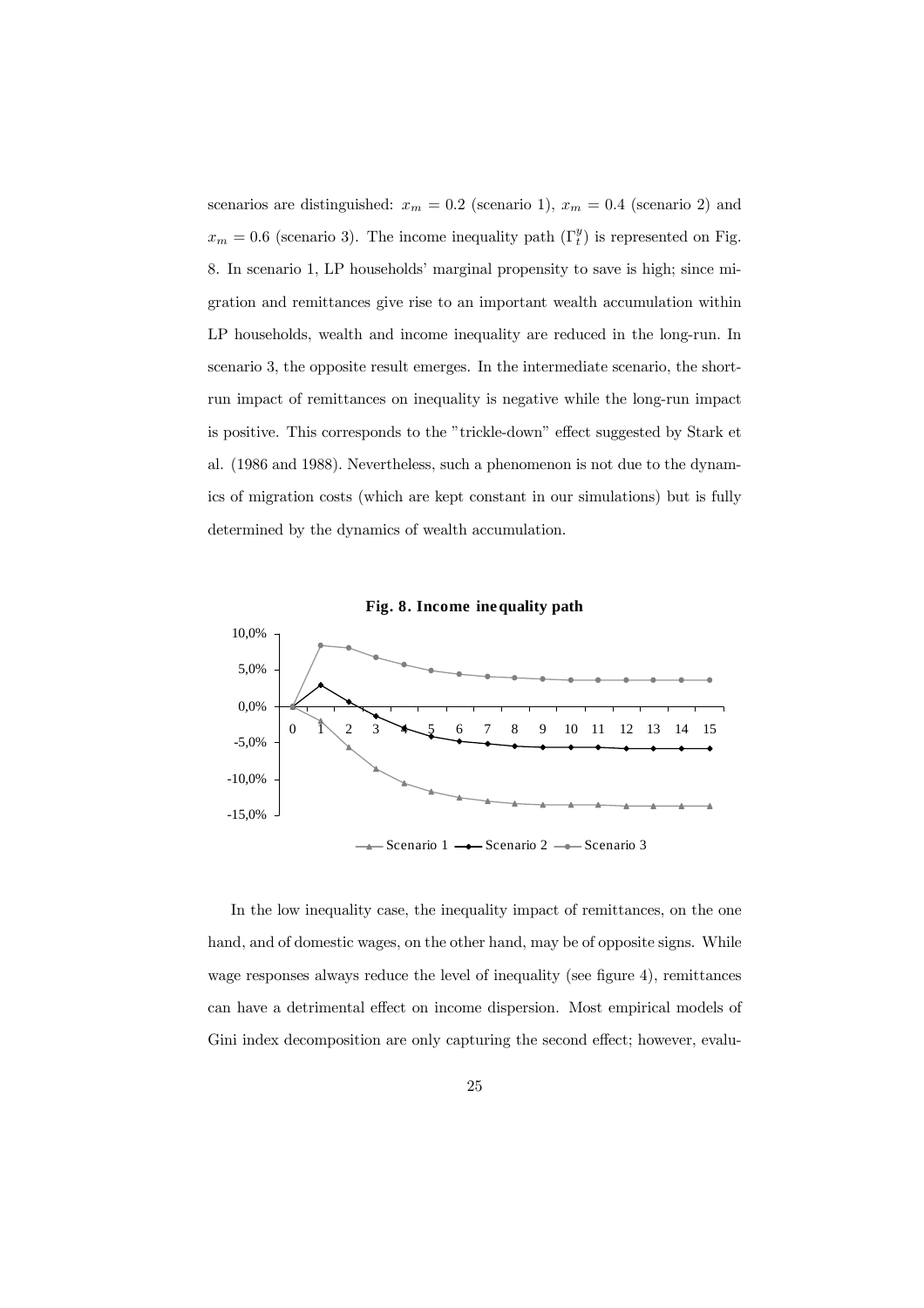ating the global impact of migration on inequality requires endogenizing wage dispersion as a function of migration flows.

#### 5 Conclusion

Our analysis sheds light on the short-run and long-run impact of migration and remittances on economic inequality in the migrants' communities of origin. This impact largely depends on the initial distribution of wealth, which determines migration incentives and opportunities.

A first result is that in the case of an initially highly unequal society, openess to migration leads to a totally polarized economy with a class of poor salaried workers and a class of rich landowners, and to a redistribution of wealth from rich to poor households; since in our setting wealth and utility are identical in the long-run, the induced changes are therefore not pareto-improving. In a more homogenous society where rich households have an incentive to send some members out, openness to migration may be pareto improving. In all cases, however, migration and remittances bring about a decrease in wealth inequality at origin.

A second result concerns income inequality. The relationship between income and utility is linear but changes over time according to the evolution of the propensity to save within poor households. Income- and wealth-inequality responses to migration need not be identical in size and nature. In some realistic cases, income inequality may be increased while wealth inequality decreases. In addition, due to a combination of changes in people's income and propensity to save over time, income inequality may be characterized by a "trickle-down" transition path even if the dynamics of assets is basically monotonic. This could be reinforced by the evolution of migration costs thanks to the role of migrants'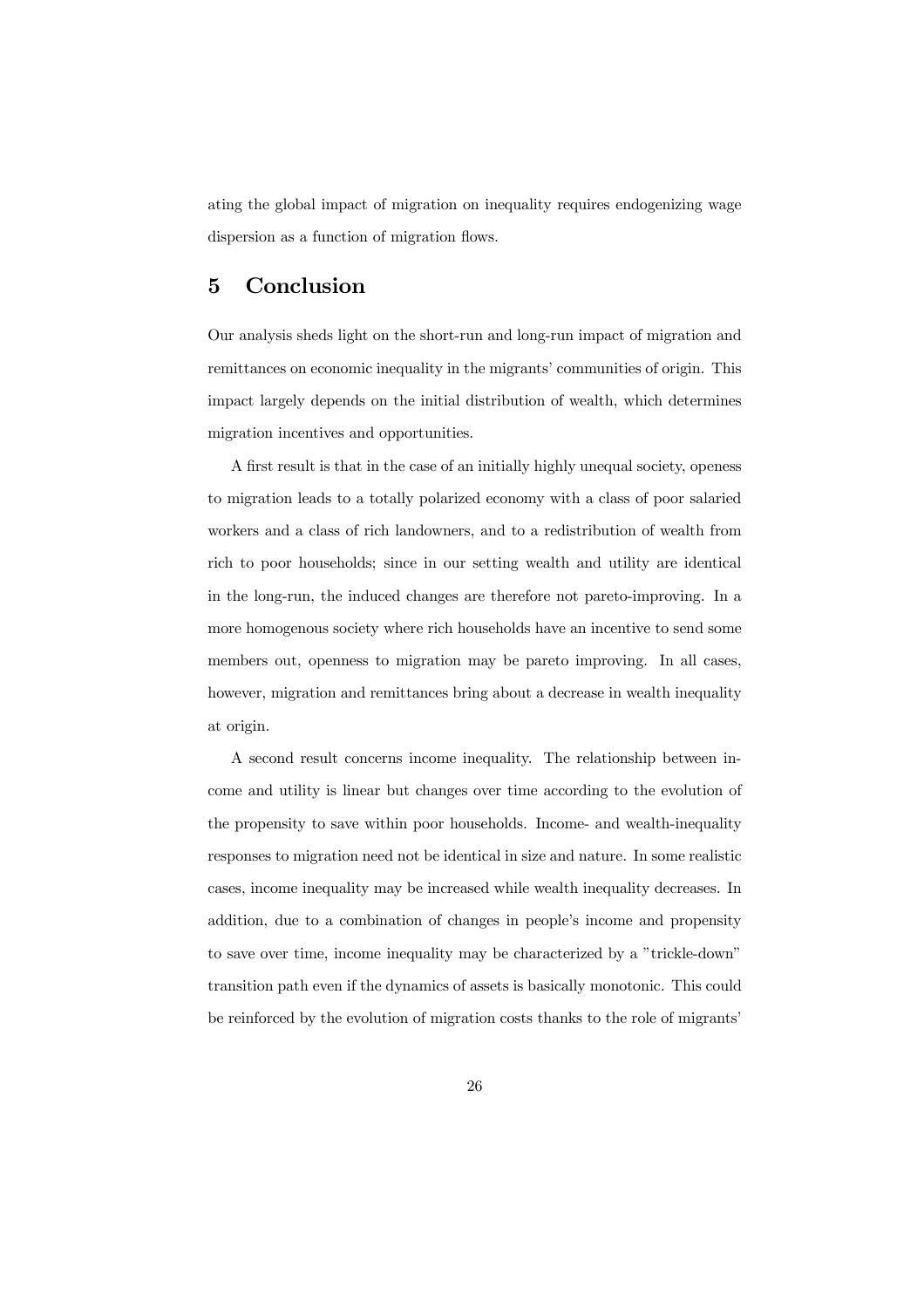networks; however, migration network effects are not a necessary condition for observing such an inverse U-shaped inequality path.

A third result is that the inequality impacts of remittances, on the one hand, and of local wages adjustments, on the other hand, tend to reinforce one another when initial inequality is relatively high (high and medium inequality cases) but may be of opposite signs in the low inequality case. This has strong implications for empirical studies based on Gini Index decompositions with exogenous distributions of domestic incomes. Our framework suggests that such distributions should be treated as endogenous, as advocated by Adams (1989), Taylor (1992) or Braham and Boucher (1998). This also suggests that the lack of consensus in the empirical literature on the inequality impact of migration may be partly explained by the omission of labor market responses. Indeed, in a country such as Mexico where inequality is high by international standards, this omission is likely to lead to an underestimation of the inequality-reducing effect of migration, but not to a reversal of the sign of the effect. By contrast, in a country such as Yugoslavia where inequality is much lower, taking labor market responses into account could possibly reverse the findings of an inequality-enhancing effect.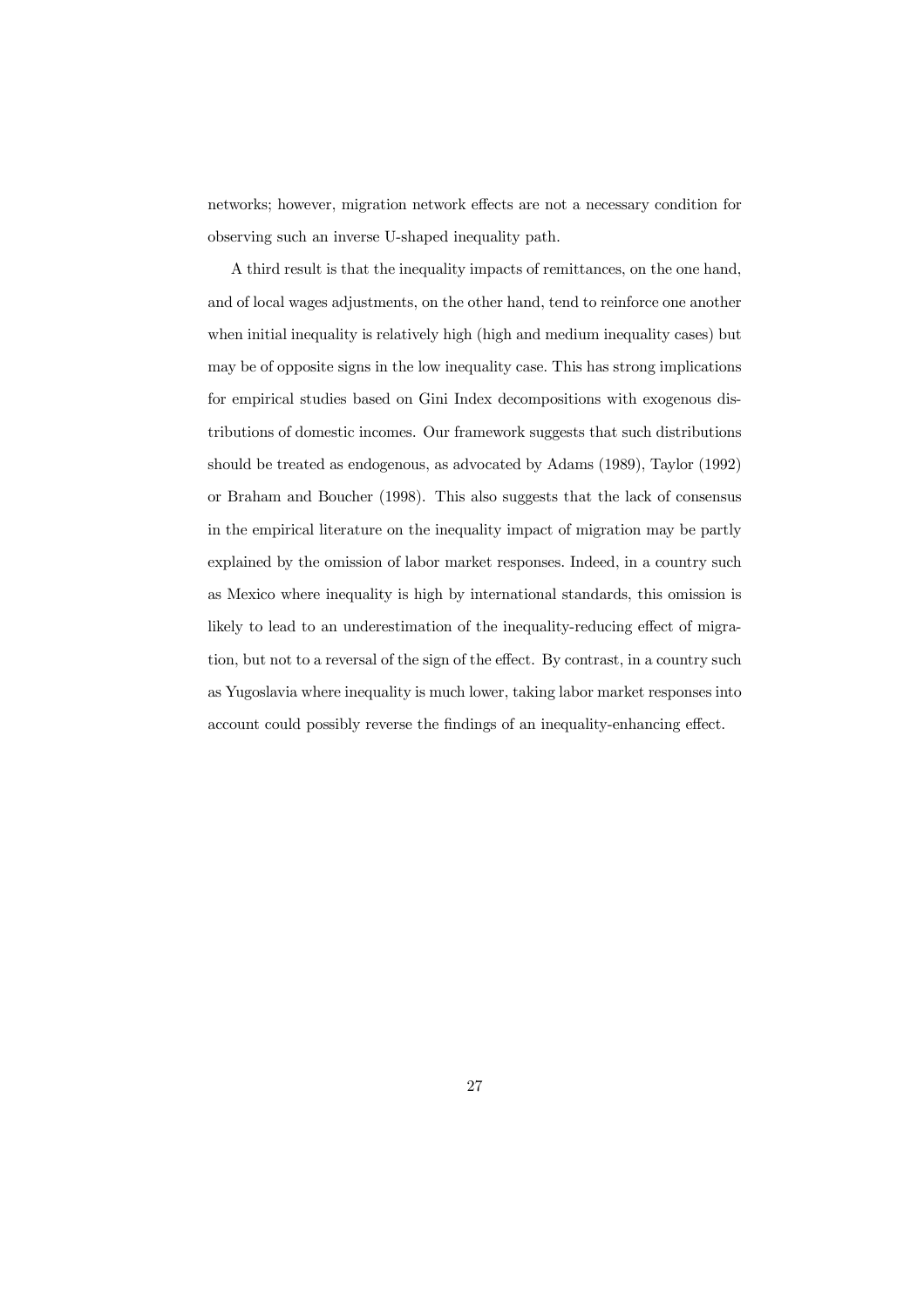Finally, it holds true that the evolution of migration costs is crucial for the determination of the long-run impact of migration and remittances. In all cases, a drop in migration costs induces strong inequality-reducing effects. The short-run impact, however, is ambiguous. If rich and poor households are both liquidity constrained, a drop in migration costs may well increase the inequality ratio in the short-run since rich households derive more profits from migration. $8$ Hence, a decrease in migration costs may generate higher inequality in the first stages of the migration history. In the long-run, however, lower migration costs are always beneficial in terms of reduced economic inequality. These results are consistent with the findings of the remittances-and-inequality empirical literature, but offer a different interpretation, with no need to endogenize migration costs through network effects.

#### 6 References

Adams, R. (1989): Workers remittances and inequality in rural Egypt, Economic Development and Cultural Change, 38, 1: 45-71.

Adams, R. (1992): The impact of migration and remittances on inequality in rural Pakistan, Pakistan Development Review, 31, 4: 1189-203.

Barham, B. and S. Boucher (1998): Migration, remittances and inequality: esti-

mating the net effects of migration on income distribution, Journal of Development

<sup>8</sup> To illustrate this result, consider the numerical example of scenario 2 and compare the dynamic paths with respectively  $c = 2.0$  and  $c = 1.5$ . As depicted in Table 1, a drop in migration costs raises the income ratio in period 1 and reduces the inequality rate thereafter, reinforcing the likelihood of observing a trickle down phenomenon.

|  | Table 1: Policy analysis (effect of openness on the income ratio in percent) |  |  |  |  |  |  |
|--|------------------------------------------------------------------------------|--|--|--|--|--|--|
|--|------------------------------------------------------------------------------|--|--|--|--|--|--|

| $Period$ and $I$                                      |  | $0 \quad 1 \quad 2 \quad 3$ | - SS |
|-------------------------------------------------------|--|-----------------------------|------|
| Scen. 2 (c=2.0) $0.0\%$ 2.9% $0.7\%$ -1.4% -5.8%      |  |                             |      |
| Scen. 2' (c=1.5) $0.0\%$ 3.4\% -1.9\% -12.9\% -36.8\% |  |                             |      |

Economics, 55: 307-31.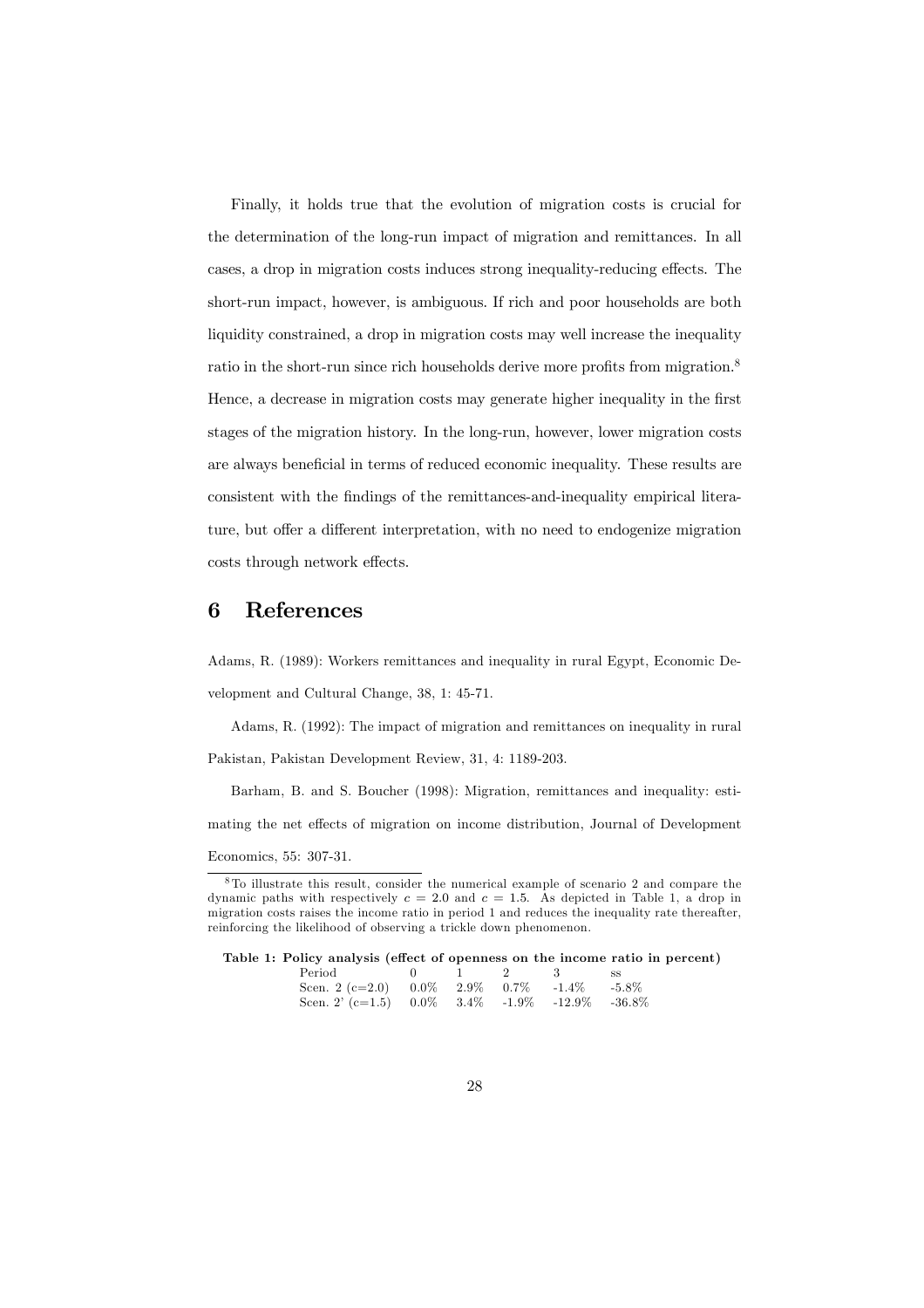Carrington, W.J., E. Detragiache and T. Vishwanath (1996): Migration with endogenous moving costs, American Economic Review, 86 (4): 909-30.

Cox, D., Z. Eser and E. Jimenez (1998): Motives for private transfers over the life cycle: An analytical framework and evidence for Peru, Journal of Development Economics, 55: 57-80.

de la Briere, B., A. de Janvry, S. Lambert and E. Sadoulet (2002): The roles of destination, gender, and household composition in explaining remittances: An analysis for the Dominican Sierra, Journal of Development Economics, 68, 2: 309-28.

Djajic, S. (1986): International migration, remittances and welfare in a dependent economy, Journal of Development Economics, 21: 229-34.

Dustmann, C. and O. Kirchkamp (2002): The optimal migration duration and activity choice after remigration, Journal of Development Economics, 67, 2: 351-72.

Hoddinott, J. (1994): A model of migration and remittances applied to Western Kenya, Oxford Economic Papers, 46(8): 459-76.

Ilahi, N. (1999): Return migration and occupational change, Review of Development Economics, 3, 2: 170-86.

Ilahi, N. and S. Jafarey (1999): Guestworker migration, remittances and the extended family: evidence from Pakistan, Journal of Development Economics, 58: 485- 512.

Lucas, R.E.B. (1987): Emigration to South Africa's mines, American Economic Review, 77,3: 313-30.

Lucas, R.E.B. and O. Stark (1985): Motivations to remit: evidence from Botswana, Journal of Political Economy, 93 (5): 901-18.

Massey, D.S, L. Goldring and J. Durand (1994): Continuities in Transnational Migration: An Analysis of Nineteen Mexican Communities, American Journal of Sociology, 99, 6: 1492-1533.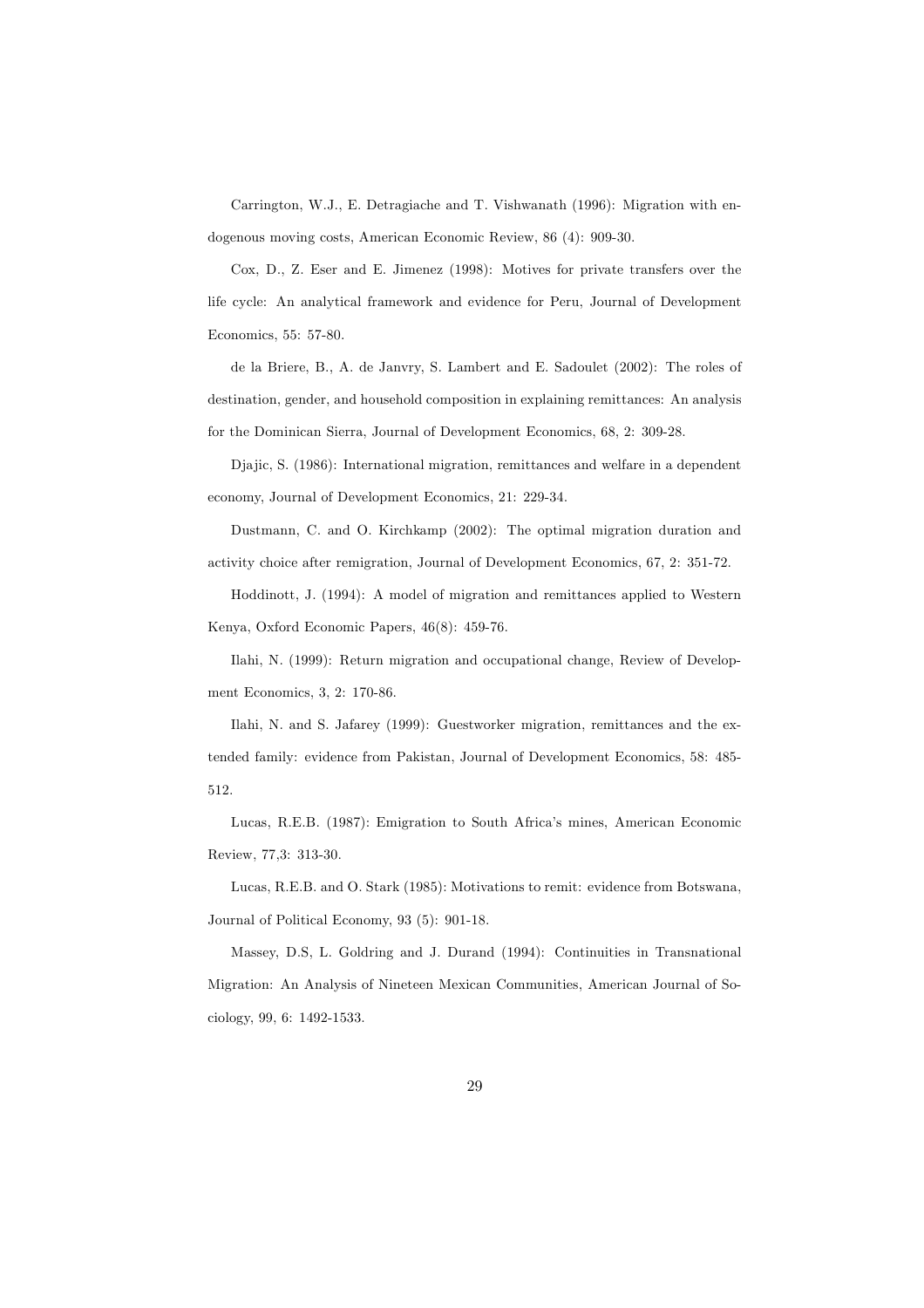McCormick, B. and J. Wahba (2000): Overseas unemployment and remittances to a dual economy, Economic Journal, 110: 509-34.

McCormick, B. and J. Wahba (2001): Overseas experience, savings and entrepreneurship amongst return migrants to LDCs, Scottish Journal of Political Economy, 48, 2: 164-78.

Mesnard, A. and M. Ravallion (2001): Wealth distribution and self-employment in a developing economy, CEPR Discussion Paper No 3026.

Milanovic, B. (1987): Remittances and income distribution, Journal of Economic Studies, 14(5): 24-37.

Munshi, K. (2003): Networks in the modern economy. Mexican migrants in the US labor market, Quarterly Journal of Economics, 118, 2: 549-99..

Poirine, B. (1997): A theory of remittances as an implicit family loan arrangement, World Development, 25(5): 589-611.

Rapoport, H. and F. Docquier (2003): The economics of migrants' remittances; in L.-A. Gerard-Varet, S.-C. Kolm and J. Mercier Ythier, eds.: Handbook of the Economics of Reciprocity, Giving and Altruism, Amsterdam: North-Holland, forthcoming.

Rozelle, S., J.E. Taylor and A. deBrauw (1999): Migration, remittances and agricultural productivity in China, American Economic Review, 78, 2: 245-50.

Stark, O., J.E. Taylor and S. Yitzhaki (1986): Remittances and inequality, Economic Journal, 96(383): 722-40.

Stark, O., J.E. Taylor and S. Yitzhaki (1988): Migration, remittances and inequality: a sensitivity analysis using the extended Gini index, Journal of Development Economics, 28: 309-22.

Taylor, J.E. (1992): Remittances and inequality reconsidered: direct, indirect and intertemporal effects, Journal of Policy Modeling, 14, 2: 187-208.

Taylor J.E. and T.J. Wyatt (1996), "The Shadow Value of Migrant Remittances,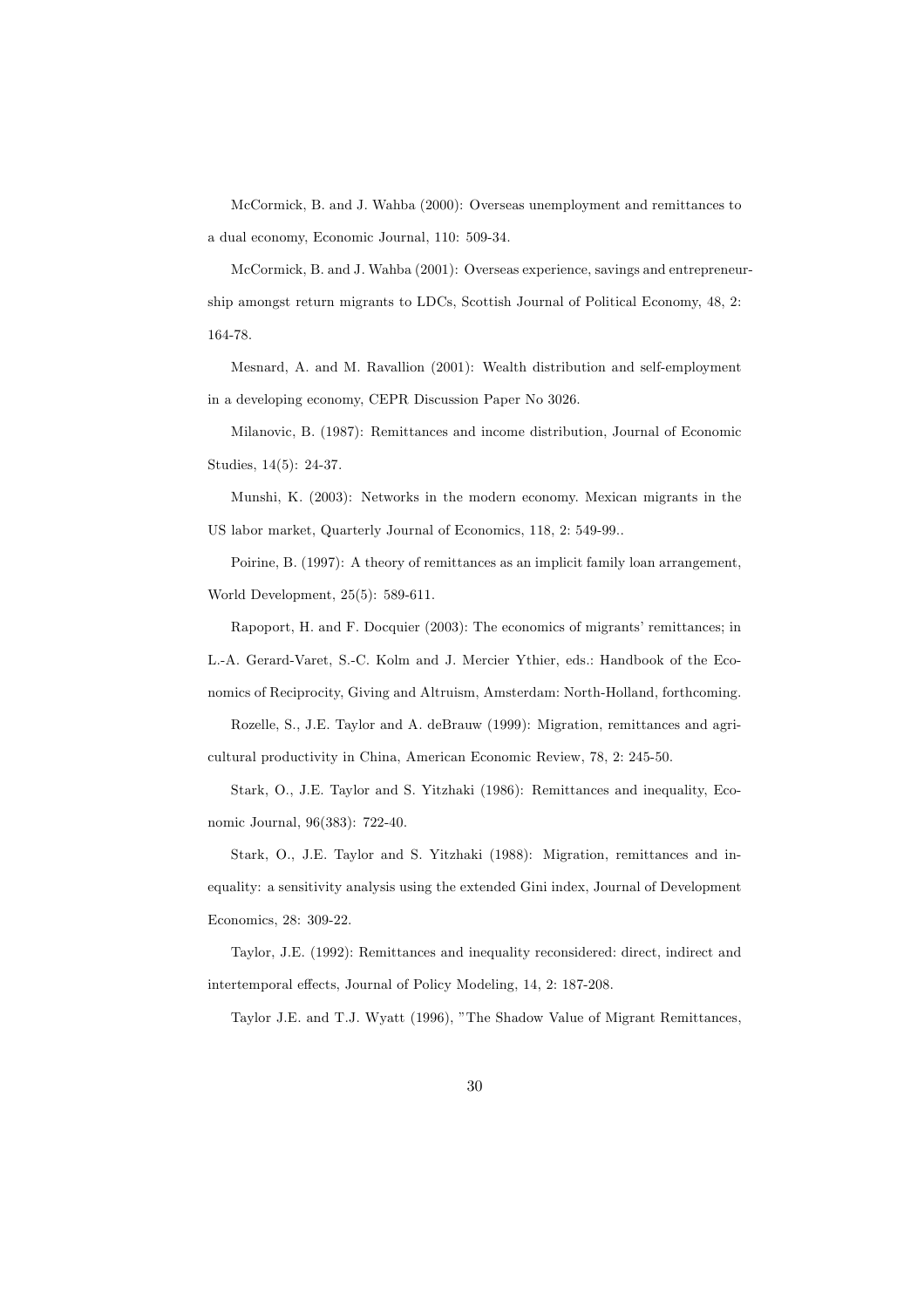Income and Inequality in a Household-farm Economy", Journal of Development Studies, 32, 6: 899-912.

Woodruff, C. and R. Zenteno (2001): Remittances and micro-enterprises in Mexico, Mimeo., University of California at San Diego.